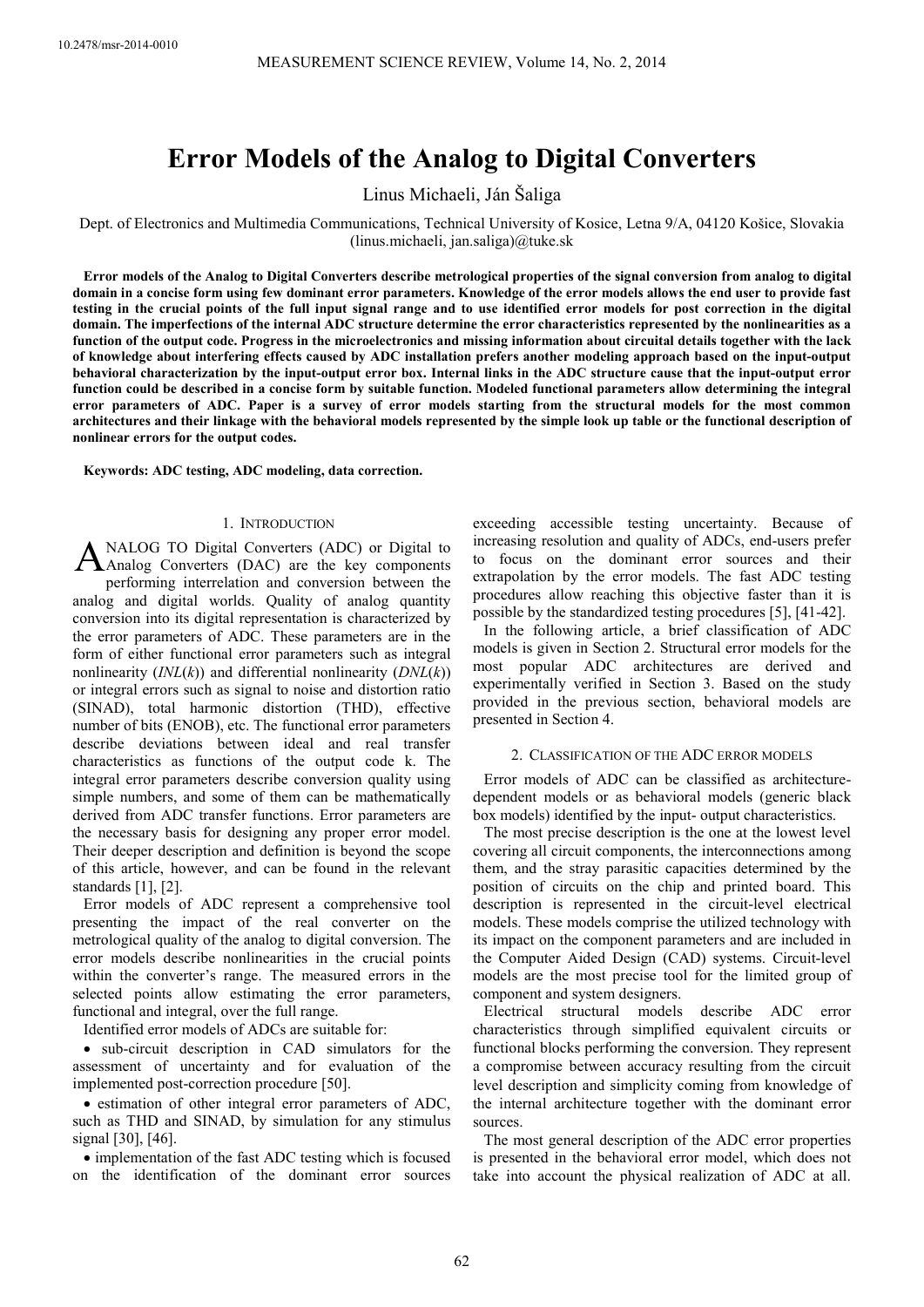The device is characterized by the input- output analytical or numerical relation, without going deep into the internal structure. The advantage of any behavioral model is the description of random errors like noise, jitter or glitches, as additional information to the systematic errors (*INL*(*k*), *DNL*(*k*)).



Fig.1. Classification of the ADC error models.

Error modeling is generally approached with an "à-priori" or "à-posteriori" strategy [27]. The first strategy exploits available information on error source influences inside the conversion mechanism and/or architecture. The "àposteriori" strategy utilizes only the data from experimental tests. They serve for the identification of the appropriate mathematical description.

Furthermore, a different model classification can be carried out according to the static or dynamic nature of the errors. Static models characterize the converter based on a constant input signal, whereas dynamic models consider a variable input signal. Time variation in the input signal is often suppressed by the sample and hold circuit at the input of ADC. The static model best describes this situation.

Besides Analog to Digital and Digital to Analog Converters, the Data Acquisition Systems (DAQ) may employ one or more of the following circuit blocks: buffering amplifier, filters, nonlinear analog blocks, sample and hold circuit and analog switches. All those analog blocks are critical components. The analog input signal is influenced by a wide range of external and internal error effects which have an impact on the transfer function error. Weak possibility to reduce parasitic effects in the conditioning blocks is the main motivation for the system designers to reduce analog processing blocks to a minimum. Modeling of analog conditioning blocks is out of scope of this chapter. Proposals for the structural modeling of basic analog blocks are analyzed in [18-21],[23-27].

# 3. ADC STRUCTURAL ERROR MODELS

The most suitable ADC architectures for the structural error modeling are integrating ADC (I ADC), successiveapproximation ADC (SAR ADC) and cyclic ADC (C ADC).

Their error models are strongly influenced by the conversion mechanism taking into account the dominant error sources inside their architecture. Sigma delta ADC (Σ∆ ADC) can be modeled similarly by the structure consisting of hardware and signal processing blocks.

## 3.1. THE INTEGRATING ADC.

The integrating ADCs represent a wide range of conversion architectures, where the analog input signal *x* is transformed in the Analog Processing Section (APS) on the selected parameter of the intermediate pulse train represented by the pulse width  $T_x$  or frequency  $f_x$  (Fig.2.). The averaged value of the frequency of the digital pulses  $f_x$ or the averaged pulse width  $T_x$  in the conversion time interval T are measured in the Quantizing Section (QS) and converted to output code k.



Fig.2. Basic structure of integrating ADC.

The structural error model of the integrating ADC is derived for the most popular architecture represented by the Dual Slope ADC (DS ADC) (Fig.2.). The conversion is performed in two phases. The input signal x amplified in the buffering amplifier (OA) is connected through the analog switch (SW) to the input of the integrator (INT) and integrated in the constant interval *T* from the zero level on the voltage in the first phase. During the second phase the integrator is discharged by the current generated by the reference voltage. Discharging time interval  $T<sub>x</sub>$  is terminated in the instant when the output voltage of integrator achieves the zero voltage level. End of interval is determined by the same comparator (COM). The time interval  $T_x$  is equal to the first formula in (1). Finally, the actual time interval  $T_x$  is converted into a digital code k in the Quantizing Section (QS) [3], [47]. The time measurement implements the classical approach based on the counting of the clock periods  $T_0$  during time interval  $T_x$  by the digital counter. It represents the rounding operation expressed by angular brackets. Removed part after decimal point represents the quantization noise.

$$
T_x = \frac{x}{V_{REF}} T; \qquad k = \left[ \frac{T_x}{T_0} \right] = \left[ \frac{xT}{V_{REF}T_0} \right]
$$
  

$$
\frac{f_{os}}{2^L} = f_s > 2f_{max} \implies E_{kv} = \frac{Q}{\sqrt{12}\sqrt{2^L}}
$$
 (1)

The well-known advantage of this structure is the suppression of interfering signals superimposed on the input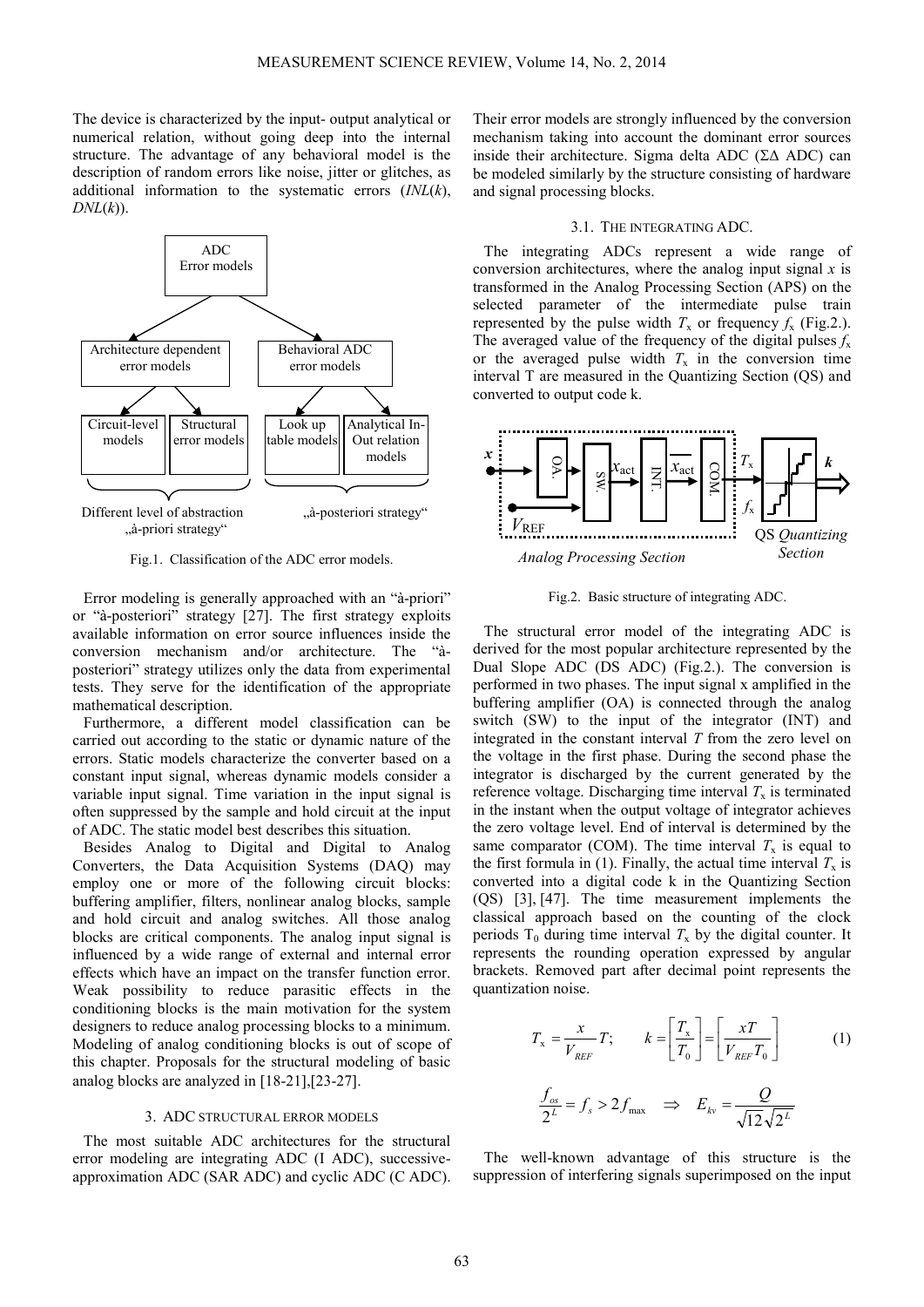value x when the first time interval T is integer multiple of the period of the parasitic interfering signal. Elimination of the errors caused by the integrating components R, C and the switch resistance is another advantage of this principle. Synchronization of the interval T with the clock interval T0 allows suppressing errors caused by the long term frequency instability.

The nonlinear property of the input buffering amplifier OA and analog switch can be modeled by a polynomial approximation [3].

$$
x_{\text{act}}(x) = \alpha_0 + \alpha_1 x + \alpha_2 x^2 + \alpha_3 x^3 + \dots + \alpha_p x^p \tag{2}
$$

The distorted signal  $x_{act}$  is ideally integrated in the time interval T with the time constant of integrator τ. Nonlinear errors of the integrator including the dielectric absorption of the integrating capacitor C influence the polynomial constants of the integrator's output  $x_{\text{act}}$ , which is at the end of the first phase equal to:

$$
\overline{x}_{act} = \frac{1}{\tau} \cdot \int_{0}^{T} x_{act} dt = A'_0 + A'_1 x + A'_2 x^2 + A'_3 x^3 + \dots + A'_p x^p \tag{3}
$$

The dependence of output signal on the input value x remains polynomial. The time duration  $T<sub>x</sub>(x)$  of the second phase is expressed by the formula:

$$
T_x(x) = \overline{x}_{act} \frac{T}{V_{REF}} = A_0 + A_1 x + A_2 x^2 + A_3 x^3 + ... + A_p x^p \quad (4)
$$

Constants  $A_i$  are dependent on the coefficients  $\alpha$  from (2), integration parameters and nonlinearities of integrator. The offset of the comparator and the error of the reference voltage  $V_{REF}$  influence polynomial constants in (4), too.

Integral nonlinearity (*INL*(*k*)) according standards is defined by the difference between the actual ADC transition level  $x(k)$ , and the ideal one  $x_{id}(k)$  for the edge between codes k, k+1 codes relative to the average code bin width Q. The actual transition code level *x*(*k*) is expressed easier in terms of the actual interval  $T<sub>x</sub>(k)$  at the output of the Analog Processing Section. Replacing of the input *x*(*k*) by the output time interval  $T_x(x(k))$  is possible due to the continuous linear relation (1) around the working point in the transfer characteristic. Given the k-th output code bin, the *INL*(*k*) points out the difference

$$
INL(k) = \frac{[x(k) - x_{id}(k)]}{Q} \approx \frac{[T_x(x(k)) - T_{id}(x(k))]}{T_0},
$$
 (5)  

$$
k = 2,..., 2^{N-1}
$$

Ideal time duration of the second phase  $T_{id}(x(k))$  at the output of APS is:

$$
T_{id}(x) = \frac{T}{V_{REF}} \cdot \left(\frac{c}{T} \int_0^T x dt\right) = \frac{c}{V_{REF}} \cdot x = a \cdot x \tag{6}
$$

Where *a* is the transfer constant of the idealized APS in (Fig.2.). Substituting (4) and (6) into (5), the integral nonlinearity is expressed by the polynomial:

$$
INL(k) \approx \frac{1}{T_0} \Big[ A_0 + (A_1 - a)kQ + A_2k^2Q^2 + ... A_p k^p Q^p \Big], \quad (7)
$$
  

$$
k = 2,..., 2^{N-1}
$$

The slope of the *INL*(*k*) is the function of the clock frequency instability and the total offset voltage at the input of the integrator. Terminal definition defines the integral nonlinearity in both ends of the signal full scale equal to zero  $INL(k=0) = INL(2<sup>N</sup>-1) = 0$  [1], [2]. As a consequence the constant  $A_0$  is equal to zero  $(INL(k=0)=0)$ . Moreover, the averaged code bin width *Q* in (7) secures that nonlinearity *INL*( $2^N$ -1)=0 for any coefficients  $A_1, A_2, \ldots, A_p$ .

A dynamic error model has been developed for timevarying input signals during the conversion procedure. Let us consider that the input signal  $x(t)$  is changing with the constant slope s and is described by the time function  $x(t) =$ *x*+s*t*. Here, *x* is the signal value at the start of the conversion. In the ideal case, the continuous quantity  $T_{\text{id}}(x)$  is obtained by the ideal amplification, integration and conversion in the time interval *T*. The ideal interval (6), analogously to static conditions is equal to:

$$
T_{id}(x,s) = \frac{c}{V_{REF}} \cdot \int_{0}^{T} (x+st)dt = a\left(x + \frac{sT}{2}\right)
$$
 (8)

In the real case, analogously to the static case for  $x(t)=x+st$  in the equation (2) the value  $T<sub>x</sub>(x,s)$  is:

$$
T_x(x, s) = A_0 + A_1 \left( x + \frac{sT}{2} \right) + A_2 \left( x^2 + xsT + \frac{s^2 T^2}{2} \right) +
$$
  
+ 
$$
A_3 \left( x^3 + 3x^2 \frac{sT}{2} + 3x \frac{s^2 T^2}{3} + \frac{s^3 T^3}{4} \right) + ...
$$
 (9)

The dynamic error function *INL*(*k,s*), after the substitution  $x= kQ$  is:

$$
INL(k, s) = \frac{1}{T_0} \cdot [T_x(k, s) - T_{id}(k, s)] =
$$
  
=  $\frac{1}{T_0} \cdot \left[ A_0 + (A_1 - a) \left(kQ + \frac{sT}{2}\right) + A_2 \left(k^2Q^2 + kQsT + \frac{s^2T^2}{2}\right) + ... \right]$  (10)

The *INL*(*k*) function contains the components of the first and higher order in both axes k and s of the phase-plane, respectively. Generally, the final error function *INL*(*k,s*) is described by the two-dimensional polynomial:

$$
INL(k, s) = B_0 + B_1k + B_2k^2 + B_3s + B_4ks + B_5s^2 + \dots (11)
$$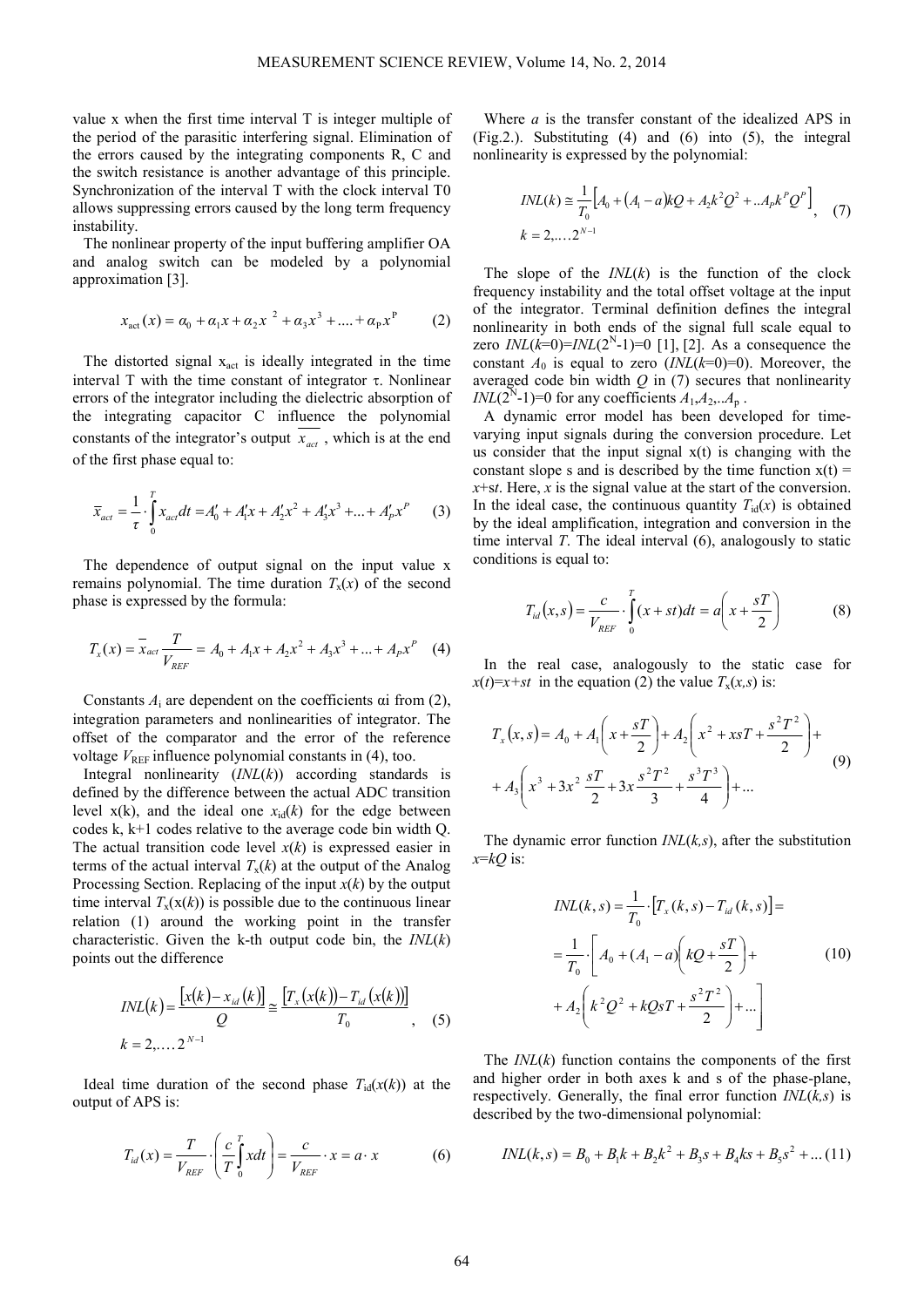Here, the coefficients related only to k (e.g.,  $B_0$ ,  $B_1$ ,  $B_2$ ) represent the error behavior in the static case and they are proportional to  $A_0$ ,  $A_1$ ,  $A_2$ , from (11). Vice versa, the coefficients related also to s (e.g.,  $B_3$ ,  $B_4$ ,  $B_5$ ) extrapolate the dynamic effects due to the signal slope. Therefore, the error surface in the phase-plane *k-s* is modeled by a two dimensional polynomial (11), whose degree is generally low (2 or 3) [18]. The dynamic model of I ADC allows the error function to be divided in static  $INL_1(k)$  and dynamic component  $INL_2(k,s)$ 

$$
INL(k, s) = INL1(k) + INL2(k, s)
$$
 (12)

# *A. Extending the structural model for other ADC with integration principle.*

The common feature of all integrating ADCs is the intermediate linear conversion of the input signal x on the pulse width  $T_x$  or frequency  $f_x$ . While the input APS performs conversion of the continuous input signal x into a selected parameter (frequency  $f_x$  or pulse width  $T_x$ ) of the intermediate binary train, the cascaded QS performs discretization of this parameter. Since the digital output data k from the QS represents the averaged value of the intermediate parameter, the output value *k* of the all integrating ADCs is proportional to the averaged value of input signal *x* (Fig.2.). Various I ADCs (single slope and multi slope ADCs, ADC with voltage to frequency converter, etc.) differ by the APS structure [31], [35]. Objective of these modifications is the suppression of a variety of the external error sources. The nonlinearity of operational amplifier, error parameters of the analog switches, imperfections of the integrator caused by its limited bandwidth and dielectric absorption of the feedback capacitor, offset of the comparator, etc. are the main error sources in the APS transfer function. The analog part remains always the main contributor to the whole conversion error.

#### *B. Sigma delta ADC.*

The structural model of a sigma-delta ADC (Σ∆ ADC) consists of the differential amplifier, cascaded integrator and the comparator, which detects polarity of the voltage at the output of the integrator. The output signal from the comparator compensates the input voltage x through one bit DAC in the instances given by clock CLK. The feedback keeps the output voltage of the integrator around zero level. This APS is  $\Sigma\Delta$  modulator which converts input value x into the pulse train px. The mean value of the pulse density  $p_x$  is proportional to *x* in time interval *T* [33], [42].

The digital value k is obtained at the output of the digital LP filter which follows the Σ∆ modulator. The simplest digital LP filter is the pulse counter and represents the Quantizing Section. Resolution of the Σ∆ ADC can be controlled by setting of time interval T.

There is a variety of the modifications in Σ∆ feedback according to its order and parallelism which results in the differently effective suppression of the quantization noise at low frequencies. Offset and drift of the comparator are compensated by the feedback and they have no influence on

the final conversion error. Offset of the input amplifier and integrator cause the zero error at the beginning of the transfer characteristics. The DAC output voltage and subtracting circuit influence the error of the ADC transfer characteristic. The minimal number of analog components and the compensation of the error of the comparator is the reason why the Σ∆ ADC are able to achieve the highest accuracy. The only sources of the nonlinearities in the middle of FSR are the residual nonlinearities of the analog blocks. The relation between pulse density px and input voltage x is continuous. Therefore, the error function is continuous [35], [38]. The digital LP filter of QS, besides quantization error, does not contribute error to the final ADC nonlinearity. Error function of Σ∆ ADC can be expressed by the generalized polynomial error function (7). Digital low pass filter of Σ∆ ADC transforms polynomial function  $INL(k)$  into phase plain k,s similarly as it was for I ADC expressed in (11), (12).



Fig.3. Structural model of Σ∆ ADC.

#### *C. Experimental verification.*

The verification of structural error model of ADC with integration principle was performed in [4]. The polynomial order P is defined as the maximum value which, when overrun, does not significantly improve the model accuracy. Modeling accuracy is assessed by the least mean squared differences ∆*INL* between measured and modeled nonlinearities in nk measured codes k.

Integral nonlinearity *INL*(*k*) of integrating ADC ICL7109PL measured and modeled by polynomial of the second order and the third order is shown in Fig.4. The polynomial coefficients  $A_0$ ,  $A_1$ ,  $A_p$  were calculated by the Least Squared approximation in the static case. The integral nonlinearity was tested by the standardized static ADC method [1],[2]. The measured ADC represents a 12 bit dual slope integration principle of analog to digital conversion. The experimental results show that even polynomials with low order P (P=2 and P=3) are able to model *INL*(*k*) nonlinearities of I ADCs with sufficient accuracy.

The experimental tests aiming at the dynamic model validation of Integrating ADC were carried out on the same converter ICL7109CPL with the full-scale FSR=+2.048 V, and the maximum conversion time  $T_M=33.3$  ms. The *INL*( $k$ ,  $s$ ) were measured in the selected points ( $k$ <sub>i</sub>,  $s$ <sub>j</sub>) using the histogram test with the triangular stimulus with reduced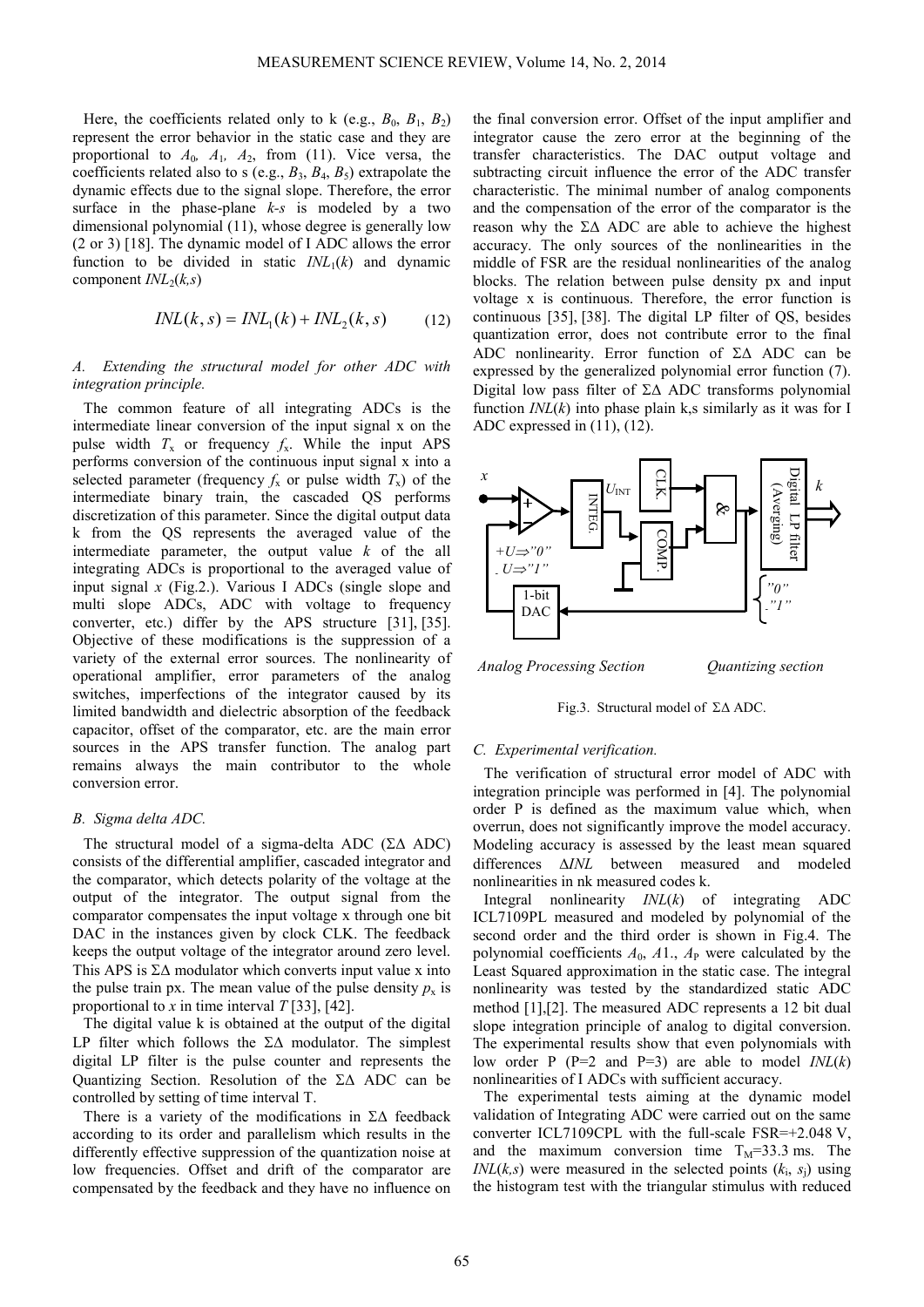amplitude [19]. The resulting experimental values  $INL(k_i, s_j)$ in the grid of 10x20 points of the phase plane are shown in Fig.5.a). The corresponding modeled  $INL<sub>m</sub>(k, s)$  values are shown in Fig.5.b). The differences between the measured and modeled ADC nonlinearities are caused by the negligible error sources without clear relation to the ADC structure. Another reason for this difference is the testing uncertainty. Anyhow, the trend of parabolic shape of the smoothed testing results is obvious. The difference between both functions is in the grid 10x20 points of the phase plain (k,s) assessed by the mean squared error equal to ∆INL=0.196 LSB. The results show good match of the dynamic structural ADC model with the experimental results.



Fig.4. Integral nonlinearity *INL*(*k*) of integrating ADC ICL7109PL a) measured and modeled by polynomial of b) second order c) third order.

#### 3.2. THE SUCCESSIVE APPROXIMATION ADC

The successive approximation conversion principle (Fig.6.) is based on comparison of internally generated voltage with unknown input value *x*. The internal voltage is generated by binary weighted digital to analog converter (B DAC) in a feedback loop. The B DAC is controlled by a digital value k generated in the successive approximation register.

Main error sources of transition code levels  $T(k)$  are the comparator and the binary weighted DAC (B DAC). The comparator is affected mostly by the constant error  $x_0$  due to its offset. The DAC output voltage  $x_{\text{DAC}}$  is given by (13). At the end of conversion, the input x will be allocated between the two successive actual transition levels

$$
x_{DAC}(k) + x_0 \le x < x_{DAC}(k+1) + x_0 \tag{13}
$$

## *A. Binary weighted DAC.*

The B DACs utilize the summing of the binary weighted analog signals (current or voltage). The signals are controlled (switched) by single bits ki of the input code k.

There are two main structures utilized for binary weighted DA conversion. First group utilizes direct connection into summing node of the weighting components where values of each component are proportional to the signal value of the corresponding bit. Second main group generates binary weighted signals from corresponding nodes of the R-2R ladder network [26]. The weakness of the first group is the problem with matching of the weighting components, however, switched capacitor technology reduces this drawback because of higher accuracy of the weighting capacitors [36], [37]. The main advantage of binary weighted DACs using current summing from the R-2R ladder network nodes in the virtual ground of summing amplifier is a simpler technological realization of the precise R, 2R resistors on a chip.



Fig.5. Measured a) and modeled b) *INL*m(*k,s*) of I ADC ICL7109CPL.



Fig.6. Macromodel of successive approximation ADC.

The errors of the direct weighting circuits can be transformed on the circuit in Fig.7. consisting of two types of the current sources. The first one represents the ideal value of the current given by exact value of weighting resistance. The second type of the current source  $k_i\Delta I(i)$ represents the error of total current in the branch, which is added to the ideal value of current in the branch. When network of weighting capacitors is used, the OA acts as integrator.

Branches with the low resistance have increasing relative error contribution. This is the main disadvantage of DAC structures with direct current weighting.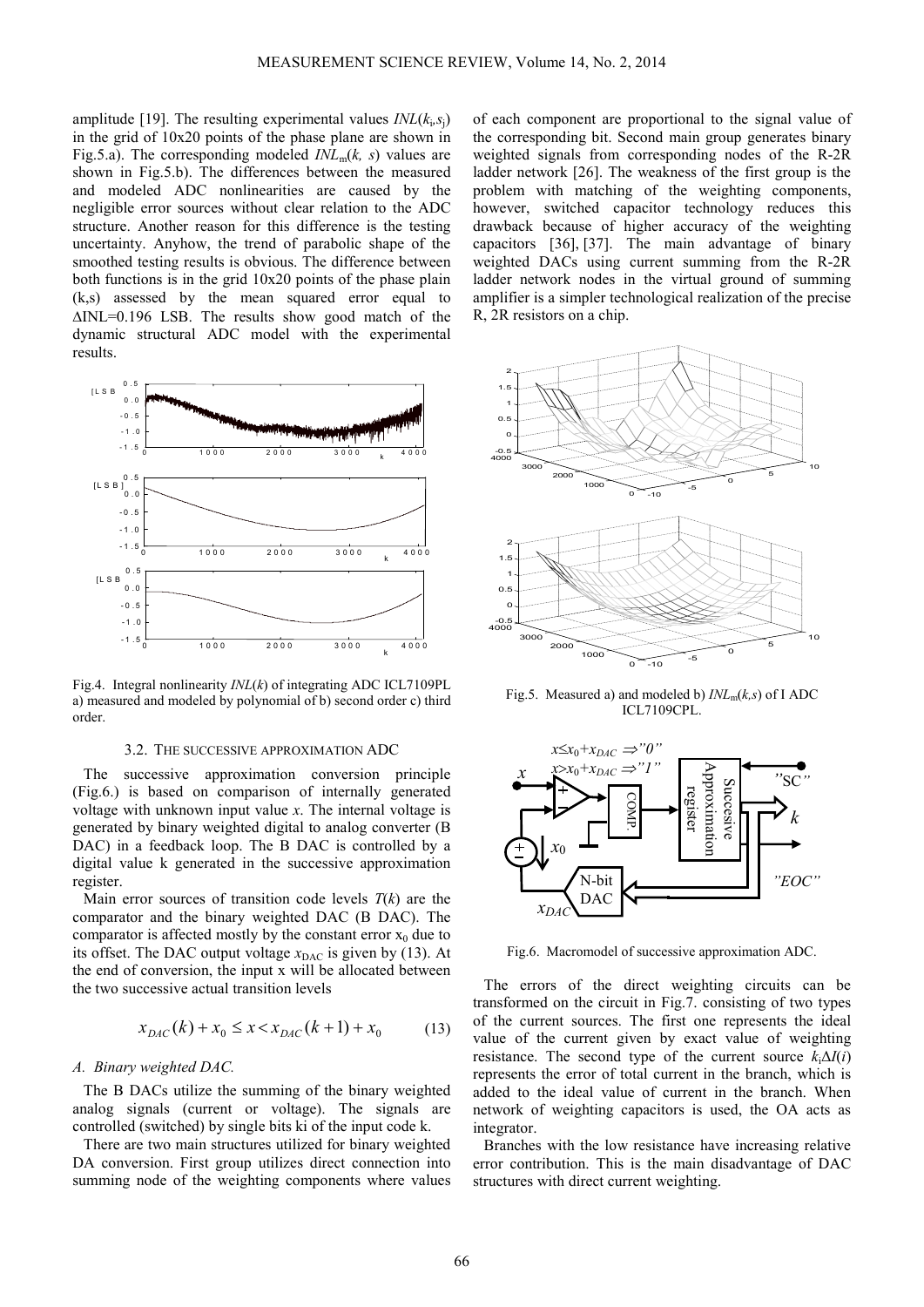The ratio of attenuations in neighboring branches of R-2R ladder network is equal to 2 for any circuit modifications. The only differences are types of binary controlled analog switches connecting binary graded currents from longitudinal branches in the buffering OA.



Fig.7. Simplified DAC with direct weighted components.

The resistors  $R_T(i)$ ,  $R_I(i)$  in the transversal and longitudinal branches represent the error deviation to its ideal *R*,2*R* values. The error of *i*-th analog switch is modeled by nonzero resistance  $R_S(i)$  and voltage offset  $U_S(i)$ . According to the compensation principle the effect of the weighting errors  $R_T(i)$ ,  $R_L(i)$  can be transformed on the error voltage sources  $\Delta U_T(i)$ ,  $\Delta U_L(i)$  connected to the ideal voltage value in each longitudinal node  $U_{\text{REF}/2^{(N-i)}}$ . The values of error voltages remain constant for any position of switches because the ladder network currents are constant for any code value k. The error voltage sources  $\Delta U_T(i)$ , $\Delta U_I(i)$  for any node can be transposed beyond the nodes *i*. Together with superimposed errors caused by analog switches a common error voltage *k*i∆*U*(*i*) is added to the ideal value  $k_i^{U_{\text{REF/2}}(N-i)}$  in the *i*-th node.

The next transformation of voltage sources with constant internal resistance into current sources leads to the final structural DAC error model as shown in Fig.7. [3], [10], [26]. Internal resistance connected to the virtual zero of operational amplifier (OA) does not contribute to the error behaviors.

Taking into account all possible error sources, output voltage  $x_{\text{DAC}}(k)$  of buffering OA consists of the ideal value given by the code k multiplied by averaged code bin width Q and superimposed errors weighted by the single code bits.

$$
x_{DAC}(k) = R_F \sum_{i=1}^{N} k_i \left( \frac{U_{REF}}{R \cdot 2^{N-i}} \right) + \underbrace{R_F \sum_{i=1}^{N} \Delta I(i) k_i + \Delta U_0}_{\Delta x_{DAC}(k)} =
$$
\n
$$
= Q \sum_{i=1}^{N} 2^{(i-1)} k_i + \sum_{i=1}^{N} \Delta U(i) k_i + \Delta U_0
$$
\n
$$
(14)
$$

Errors involved by the OA are represented by the output offset Δ*U*<sub>0</sub> and the gain error caused by feedback resistor  $R_F$ is eliminated by terminal definition of *INL*(*k*) [1-3]. The real gain and offset errors influence, according to this definition, the averaged code bin width Q. Voltage ∆*U*(*i*) is the total error voltage contribution given by the i-th branch of the circuit in Fig.7. The DAC error function is a linear combination of the N distinct reference inaccuracies multiplied by binary values "0" or "1" of single bits *k*<sup>i</sup> .

The voltage width between two voltage borders from inequality (13) is crucial for differential nonlinearity estimation. The differential nonlinearity *DNL*(*k*) represents deviation of voltage code bin width  $(x(k+1)-x(k))$  from averaged code bin width *Q* normalized to *Q*. Terminal definition of ADC nonlinearities [1], [2] allows to eliminate the output offset ∆*U*0 and the gain error of OA by the averaged code bin width *Q*. Taking into account that voltages at both code borders are represented by (14) the final value *DNL*(*k*) is:

$$
DNL(k) = \frac{x(k+1) - x(k) - Q}{Q} = \frac{x_{DAC}(k+1) - x_{DAC}(k) - Q}{Q} =
$$
\n
$$
DNL(k) = \frac{\sum_{i=1}^{N} \Delta U(i)[(k+1), -k_i]}{Q}
$$
\n(15)

Here  $(k+1)$ <sub>i</sub>,  $k_i$  are bits on *i*-th position of code bins  $(k+1)$ and *k,* respectively. The nominator can achieve only N distinct values of the differences between adjacent code bins  $k+1$  and  $k$  ([3], [26], [11]). The increment of k causes that only one bit in position ki changes from "0" to "1" and all other lower bits  $(k_i-1, k_1)$  change from "1" to "0". One of N possible  $\Delta U(i)$  differences in (15) occurs in the bit position i with the positive bit change. Therefore, the differential nonlinearity  $DNL(k)$  at the code bin k is equal to one of the N possible characteristic values *DNL*0(*i*).

These independent periodical effects can be modeled by a periodical differential nonlinearity *DNL*m(*k*). A characteristic value of  $DNL<sub>0</sub>(i)$  is bounded with the binary code *k* according to the bit position *i* where the  $k_i$  is changing from "0" to "1" for incrementing k. The positive changes of ki (from "0" to "1") occur always in only one bit position *i*. The code period of a  $DNL_0(i)$  is equal to  $2^i$ (Table 1.). The periodicity of modeled  $DNL_m(k)$  is analytically expressed for binary code *k* by the sum of the N characteristic values  $DNL<sub>0</sub>(i)$  multiplied by the difference of the Rademacher function ∆RAD(*L*,*k*) between code bins (*k*+1) and *k*.

$$
DNI_{m}(k) = \sum_{i=1}^{N} DNI_{0}(i)\Delta RAI(N-i+1,k); \text{ where}
$$
  
 
$$
\Delta RAI(i,k) = \frac{RAI(N-i+1,k) - RAI(N-i+1,k+1)}{2} + \frac{1}{2}
$$
 (16)

Modeled  $DNL_m(k)$  has the periodicity  $2^i$  along the code axis as shown in Table 1.

The minimum number of values of  $DNL<sub>0</sub>(i)$  (Table 1.) to be measured for the model identification is N. In this way, all the  $DNL_m(k)$  values can be estimated with only N measurements of the  $DNL<sub>0</sub>(i)$  values (i.e., 2*N* measurements of code transition levels). The averaging of measured values  $DNL<sub>0</sub>(i)$  for homologous code bins from the second column of Table 1. increases the model accuracy. The values of  $DNL<sub>0</sub>(i)$  that are below the testing uncertainty can be omitted.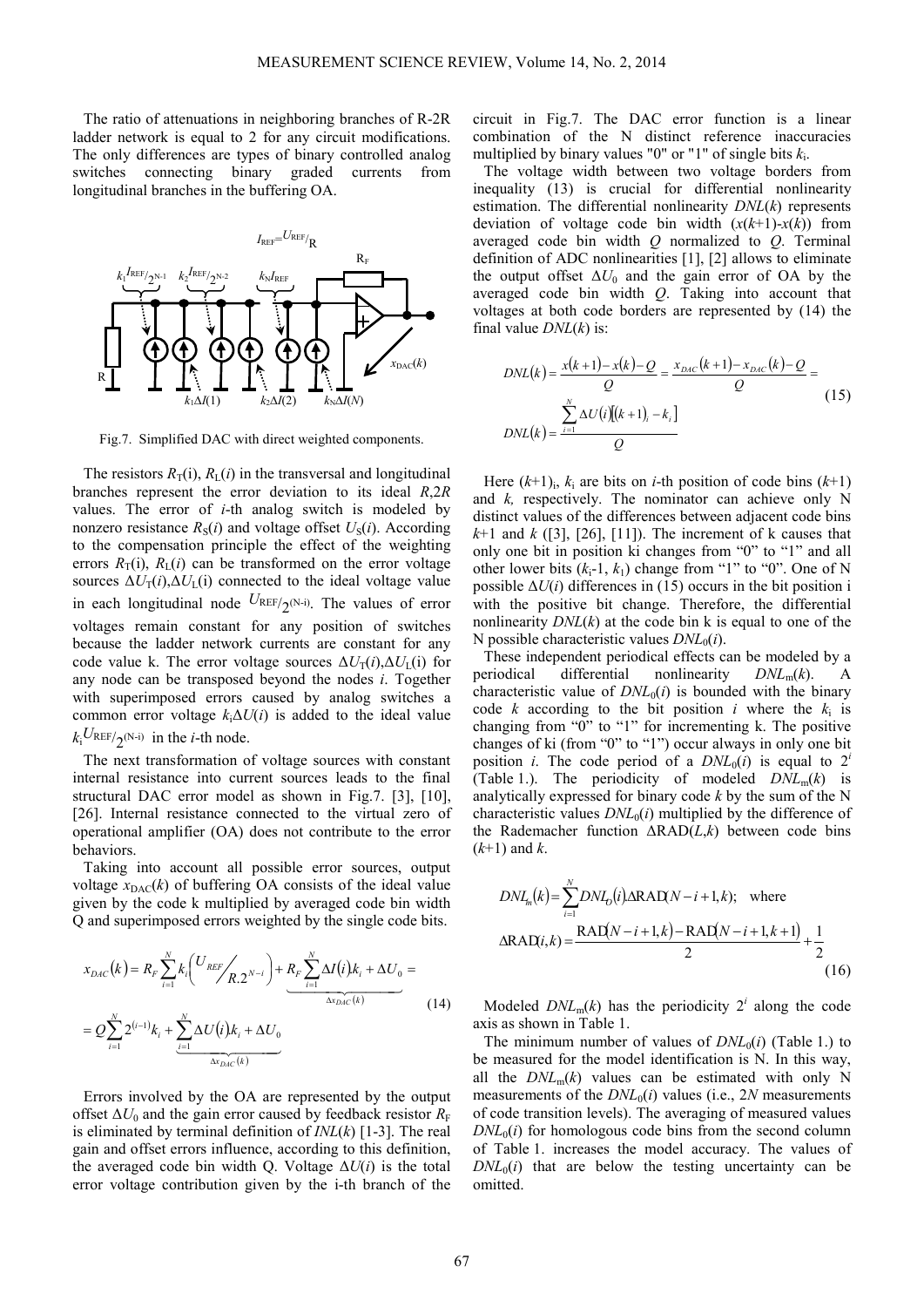| $DNL_{m}(i)$         | Code Bins k                          | <b>Code Occurrence</b>                  | Period |
|----------------------|--------------------------------------|-----------------------------------------|--------|
| $DNL_0(1)$           |                                      | $(i=0,1,,2^t)$<br>$2i+1$                |        |
| DNL <sub>0</sub> (2) | $2,6,10,,2^{N-2}$                    | $2^{2}j+2$ , $(j=0,1,,2^{N-2}-1)$       |        |
|                      |                                      |                                         |        |
| $DNL_0(i)$           | $2^{i-1}$ , $2^{i}+2^{i-1}$ .        | $2^{i}j+2^{i-1}$ , $(j=0,1,,2^{N-i}-1)$ |        |
|                      | $\frac{2}{2^{i}(2^{N-i}-1)+2^{i-1}}$ |                                         |        |
|                      |                                      |                                         |        |
| $DNL_0(N)$           | $\gamma$ <sup>N-1</sup>              | $2^{N}i+2^{N-1}$                        |        |

Table 1. Periodical occurrence of modeled DNLm(i) values in SAR ADC.

The modeled integral nonlinearity  $INL_m(k)$  is expressed by the sum of the  $DNL_m(k)$  values:

$$
INL_m(k) = \sum_{k'=0}^{k} DNL_m(k')
$$
 (17)

According to the terminal based definition of *INL*(*k*), the sum of differential nonlinearities along the code axis k should be equal to zero  $\sum_{n=1}^{2^{N}-1} DNL(k) = 0$  $\sum_{k=0}^{2^N-1} DNL(k) =$ = *N k*  $DNL(k) = 0$ . The bias of  $DNL<sub>m</sub>(k)$  estimates the testing offset, and must be taken into account. The modeled  $DNL_m(k)$  has to be filtered to obtain the unbiased differential nonlinearity *DNL*\* <sup>m</sup>(*k*)

$$
DNL_m^*(k) = DNL_m(k) - \overline{DNL_m(k)} = DNL_m(k) - \frac{\sum_{i=1}^{N} 2^{(N-i)} DNL_m(i)}{2^N}
$$
\n(18)

By generalizing the above examples in an analytical way, in the following paragraph the dynamic transfer characteristics and the related differential nonlinearity are derived in the phase-plane k, s. An ideal SAR ADC with a nominal resolution of N bits is examined. The time varying input signal  $x(t)=x+st$  is considered. Let us suppose the highest absolute value of the input signal slope to be restricted to the value  $s_{\text{max}}$  so that during the conversion time  $T_{\text{con}}$ =N $T_0$  input signal does not exceed code bin width *Q*.

$$
|x(NT_0)-x(0)| < Q \t |s| < s_{\max} = \frac{Q}{NT_0} \t (19)
$$

The time interval  $T_0$  represents one clock period.

Let us consider the positive slope of the input signal and even code value k represented by the number  $L_{mk}$  of the least significant bits equal to "0". In that case only the LSB bit will change its value from "0" to "1" for the successive odd code bin (k+1). The dynamic code bin width  $W_{dyn}$  in this case is narrowed (Fig.8.a)). In the case when k is odd, the number of the least significant bits with value equal to "1" is  $H_{mk}$ . At the successive code bin  $(k+1)$ , the code bit on the position (*H*mk+1) will change from "0" to "1". All other lower bits will change to value "0". The dynamic code bin width  $W_{dyn}$  in this case is expanded (Fig.8.b)).

Now let us consider the negative slope of the input signal. The case shown in Fig.8.c). is represented by the even code k with the number *L*mk of the least significant bits equal to "0". Here again only the LSB bit will change its value from "0" to "1" for the successive odd code bin (*k*+1). The dynamic code bin width  $W_{dyn}$  in this case is expanded. If *k* is odd number, the number of the least significant bits with value equal to "1" is equal to  $H_{mk}$ . The code bit on the position  $(H_{mk}+1)$  will change from "0" to "1" at the successive code bin  $(k+1)$ . All other lower bits will change to value "0". The dynamic code bin width  $W_{dyn}$  in this case is narrowed (Fig.8.d)). The corresponding values of dynamic code bin width are shown in Table 2.

Table 2. Changes of code bin width  $W_{dyn}(k, s)$  according to signal slope and k values.

| Code<br>bin<br>width | Positive signal slope           | Negative signal slope             |
|----------------------|---------------------------------|-----------------------------------|
| $k$ even<br>value    | $W_{dyn}(k, s) = Q - m_k T_0 s$ | $W_{dyn}(k, s) = Q + m_{k}T_{0}s$ |
| k odd<br>value       | $W_{dyn}(k, s) = Q + m_k T_0 s$ | $W_{dyn}(k, s) = Q - m_k T_0 s$   |

Table 2. models the code bin widths of the SAR ADC characteristics in the case of the saw-tooth input signal with slope *s* for even and odd code bins [49]. As equations show, the code bin width is narrowed and extended proportionally to the signal slope s, where the proportionality coefficient  $m_k$ is:

- equal to the number of the least significant bits equal to "0" for the even value of the code bin k.
- equal to the number of the least significant bits equal to "1" for the odd value of the code bin k.

In the real case the ideal value *Q* is replaced by the real value  $W(k)$  for the static case. Using the static value of  $DNL<sub>stat</sub>(k)$  the real code bin width is:

$$
W_{\text{stat}}(k) = [DNL_{\text{stat}}(k) + 1]Q \tag{20}
$$

The dynamic differential nonlinearity is:

$$
DNL_{m,dyn}(k,s) = \frac{W(k,s)}{Q} - 1 = DNL_{stat}(k) - \frac{m_k T_0 s}{Q};
$$
  
s $\rangle 0...$  positive slope resp. s $\langle 0...$  negative slope (21)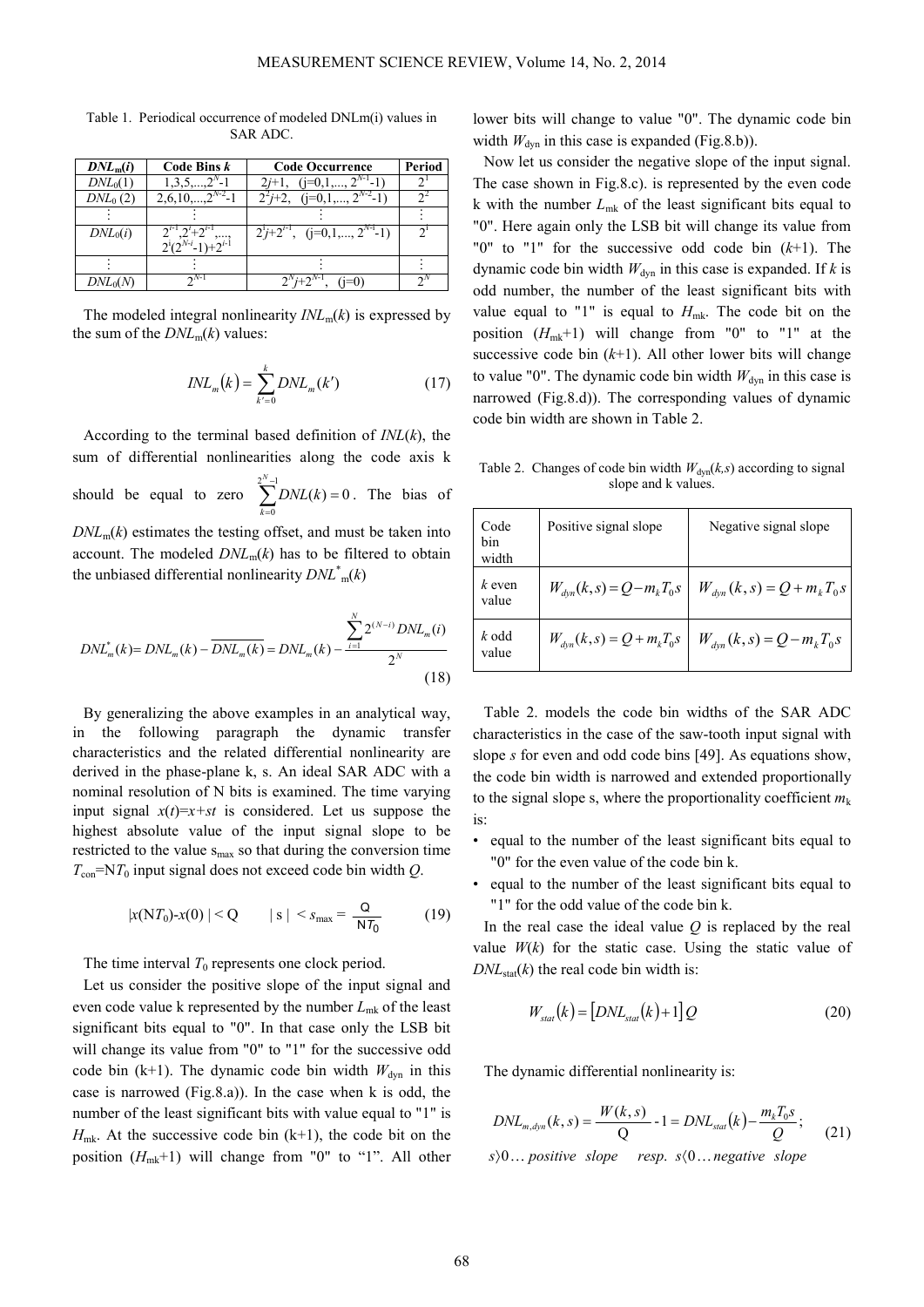

Fig.8. Influence of signal slope on the code bin width for SAR ADC.

The equation (21) represents the ADC analytical model of the dynamic  $DNL_{m,dyn}(k,s)$ . Consequently, also the dynamic differential nonlinearity trend in the two dimensional domain of slope s and code *k* is related to the code composition.  $DNL_{m, dyn}(k, s)$  is represented for even codes  $k$ by the extension of the static one by the product of signal slope and number  $m_k$  of the least code bits with the value equal to "0". In contrary to the odd codes k, the static differential nonlinearity is extended by the product of slope s and number  $m_k$  of the least bits with the value equal to "1". The proportionality coefficient for all those examples is  $T_{0/2}$ . The acquired *DNL*<sub>dyn</sub>(*k,s*) characteristic for 12 bit SAR ADC Maxim574AJN in the phase plain (*k,s*) is shown in Fig.10. Measured characteristic is similar to the simulated function  $DNL_{m,dyn}(k,s)$  (21) under the assumption of  $DNL<sub>stat</sub>(k)=0$  for the same values  $(k, s)$ .

## *B. Experimental verification.*

The structural model of SAR ADC was experimentally verified in [18]. The validation example of the multiperiodical *INL*(*k*) occurrence is shown for an actual 12 bit ADC implemented on the ATMEL ADuC 812 microcontroller in the bipolar mode (Fig.9.). The modeled values of differential nonlinearities *DNL*m(*k*) were obtained by the averaging of measured values of DNL from the histogram test. The code bins were chosen according to the periodical model (Table 2.). Only three dominant differential nonlinearities were taken for the model. The crucial nonlinearities are typical for the structural ADC model and they were taken in the middle of FSR  $(DNL<sub>0</sub>(N))$ , quarters of FSR (*DNL*<sub>0</sub>(*N*-1)) and eights of FSR (*DNL*<sub>0</sub>(*N*-2)). The periodical error effects connected with bits of lower significance are hidden in the superimposed random effects caused by error sources not involved in the structural model and by the testing uncertainty.

Different shape of the nonlinearity model for the other sample of 12 bit SAR DAC in unipolar mode (LAB-PC-1200 by NI) is shown in Fig.14. Presented experimental results show the practical objective of the error model presented in the previous part. Although the shapes of the integral nonlinearities are different inherent to the particular ADC chip, their periodical character remains the same. Moreover, the experimental results allow to select code bins with significantly large  $DNL_m(k)$ . Differential nonlinearities can be measured by the fast testing procedure based on the testing signal with reduced amplitude [4], [12], [13].



Fig.9. *INL*(*k*) characteristics acquired from 12 bit ADC implemented on ATMEL ADuC 812 microcontroller and a.) modeled by Rademacher function (16).

Simulation and experimental tests of differential nonlinearities under dynamic conditions were carried out on an actual 12 bit SAR ADC Maxim MX574AJN with full scale  $\pm$ 5.0 V, and the maximum conversion time 25  $\mu$ s. Firstly, the average quantization step Q equal to 2.44 mV was obtained from standardized test results using terminal definition. The differential dynamic nonlinearity was measured by the histogram test with the saw-tooth stimulus signal with peak-to-peak voltage 10.5 V [27]. Testing slope values were set in the equidistant steps  $0.2 \text{ s}_{\text{max}}$  within interval  $(-s_{\text{max}}, +s_{\text{max}})$ . Approximately 82,106 samples were acquired for each slope value. The experimental results are shown in Fig.10. The performed tests show that with increasing slope of input signal, the differential nonlinearity increases, too. Experimental results of *DNL*(*k*,*s*) of SAR ADC match well with the modeled *DNL*m(*k,s*).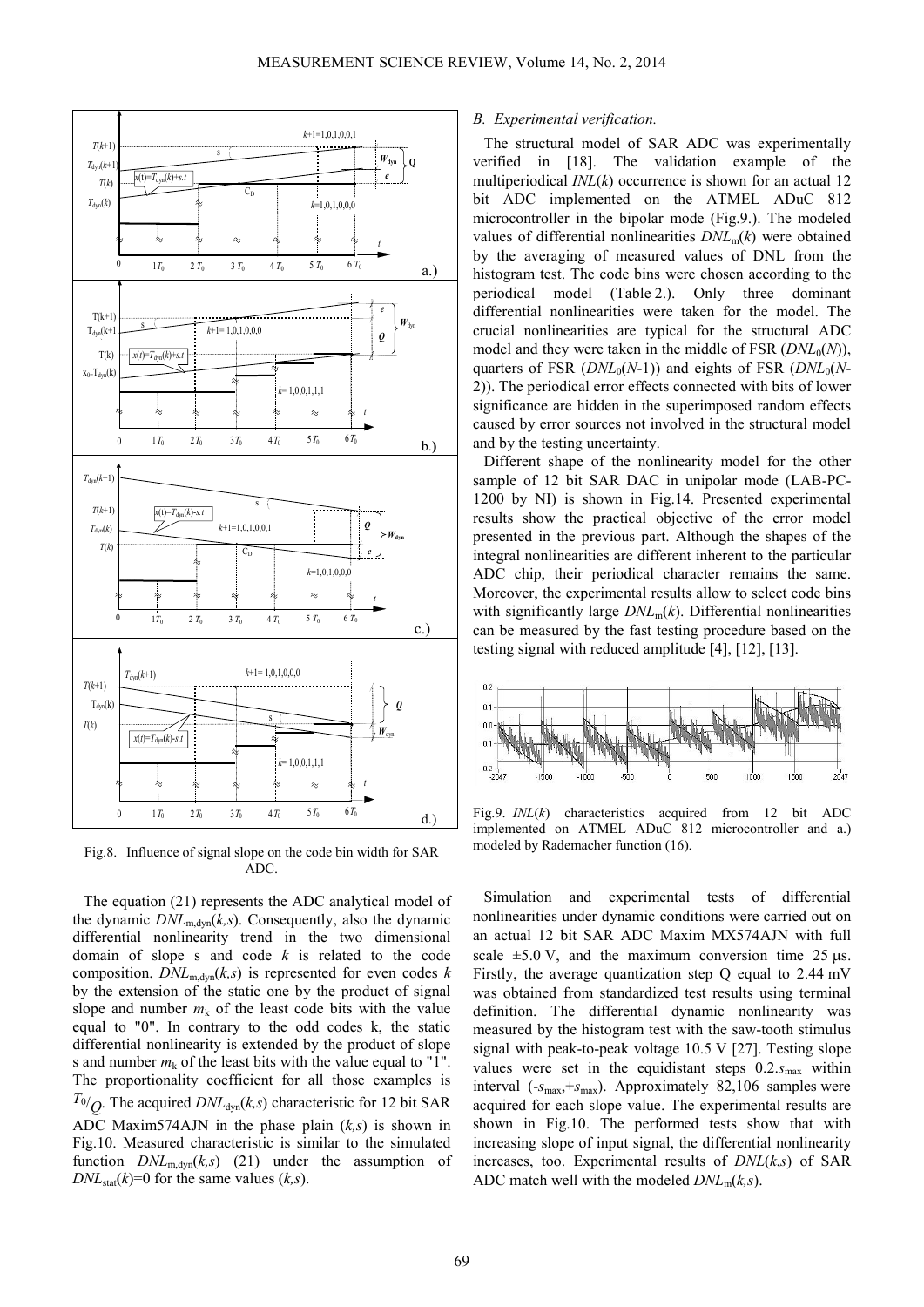

Fig.10. Experimentally acquired characteristic of  $DNL_{dyn}(k,s)$  in the phase plane (*k,s*) for 12 bit SAR ADC Maxim MX574AJN.

## 3.3. THE CYCLIC ADC

Cyclic (algorithmic) ADCs represent architecture, where the output value is achieved by several cycles of flash conversion with the increasing resolution from coarse to fine digital values [16], [21]. Let us consider N-bit ADC operating in L cycles. In the first cycle the input voltage x is coarsely converted into  $2^{N}/L$  levels. The binary output value  $\frac{1}{k}$  is memorized in the output register and converted by DAC in its analog equivalent. The difference between analog voltage at the ADC input and recovered voltage from DAC output is subtracted, registered in sample and hold circuit and amplified by  $2^{N}/L$ . The output signal from the amplifier is connected to the ADC in the successive cycle through the input switch and converted into value  ${}^{2}k$ . Similarly to the previous tact, DAC in the feedback generates analog equivalent of  ${}^{2}k$ , which is successively subtracted and memorized in sample and hold circuit (S&H). The output signal from S&H circuit is amplified by  $2^{N}/L$  for the next cycle by amplifier (A). Working procedure is characterized by the refining of the estimation of digital equivalent of the input voltage in each conversion cycle. Code segments <sup>1</sup> $k$  of length  $N/L$  from the most significant bit positions to the least significant are memorized in the digital output register.

The number of conversion cycles *L* depends on the architecture variants. In the extreme case, the number of cycles *L* is equal to the number of bits *N*. This variant is suitable for ADCs using switched capacitor technology where a potential high operating frequency allows using simple comparators as the binary ADC. One bit DA conversion is performed by connecting the output node either to the ground or reference voltage according to the input bit ki. The great advantage of the switched capacitor technology is the possibility to implement the autozeroing procedure, which efficiently suppresses offset and gain errors of the analog blocks in the ADC structure.

#### *A. Generalized cyclic ADC.*

Let us consider a generalized cyclic ADC from Fig.11. with the resolution of the flash ADC and DAC in the feedback equal to  $2^{N}/L$  and unipolar input voltage  $x_{ADC} \in (0, FSR)$ . The number of the code bits <sup>1</sup>*k* in the 1-th cycle is  $N/L$ . The estimation of code segment of output code  $(l+1)$ k in (*l*+1)-th cycle is performed by the rounding operation of the amplified difference between ADC input voltage from the previous *l*-th cycle and voltage recovered using code window  $k$ . The rounding operation corresponds mathematically to AD conversion. The overall nonlinearity in the direct branch  $INL_{ADC}(k)$  consists of switch error and nonlinearity of flash ADC. The integral nonlinearity  $INL<sub>DAC</sub>(k)$  of the converting DAC causes an additional error of subtraction of both voltages in the feedback branch. S&H circuit together with the amplifier A are characterized by the resulting offset  $U_{\text{OFF}}$  and gain error  $\delta$ . Those errors are included into the nonlinearity  $INL_{\text{DAC}}(k)$  of the DAC in the feedback.



Fig.11. Structural model of cyclic ADC.

The code segment  $\frac{1}{k}$  obtained from the ADC output in direct branch for  $x_{ADC}$  is:

$$
{}^{1}k = \left[\frac{x_{ADC}}{Q_{ADC}}\right]; \quad U_{DAC} = {}^{1}k \cdot Q_{DAC} \tag{22}
$$

Angular brackets represent rounding operation as mathematical description of analog to digital conversion. The quantization steps *Q* of ADC and DAC in the ideal case are

$$
Q_{ADC} = Q_{DAC} = \frac{FSR}{2^{N/L}} = Q
$$
 (23)

In the first cycle the integral nonlinearity is determined by

$$
INL(\lbrace ^1k,1...L\rbrace) = INL_{ADC}(\lbrace ^1k\rbrace) \tag{24}
$$

In the second cycle the input voltage  $x_{\text{IN}}$  of ADC is

$$
x_{IN} = (x_{ADC} - {}^1kQ - INL_{DAC}({}^1k)Q + U_{OFF})2^{\mathcal{V}_L}(1+\delta)
$$
  
\n
$$
\Rightarrow x_{IN} = {}^{ld}x_{IN} - (INL_{DAC}({}^1k)Q - U_{OFF})2^{\mathcal{V}_L}(1+\delta)
$$
\n(25)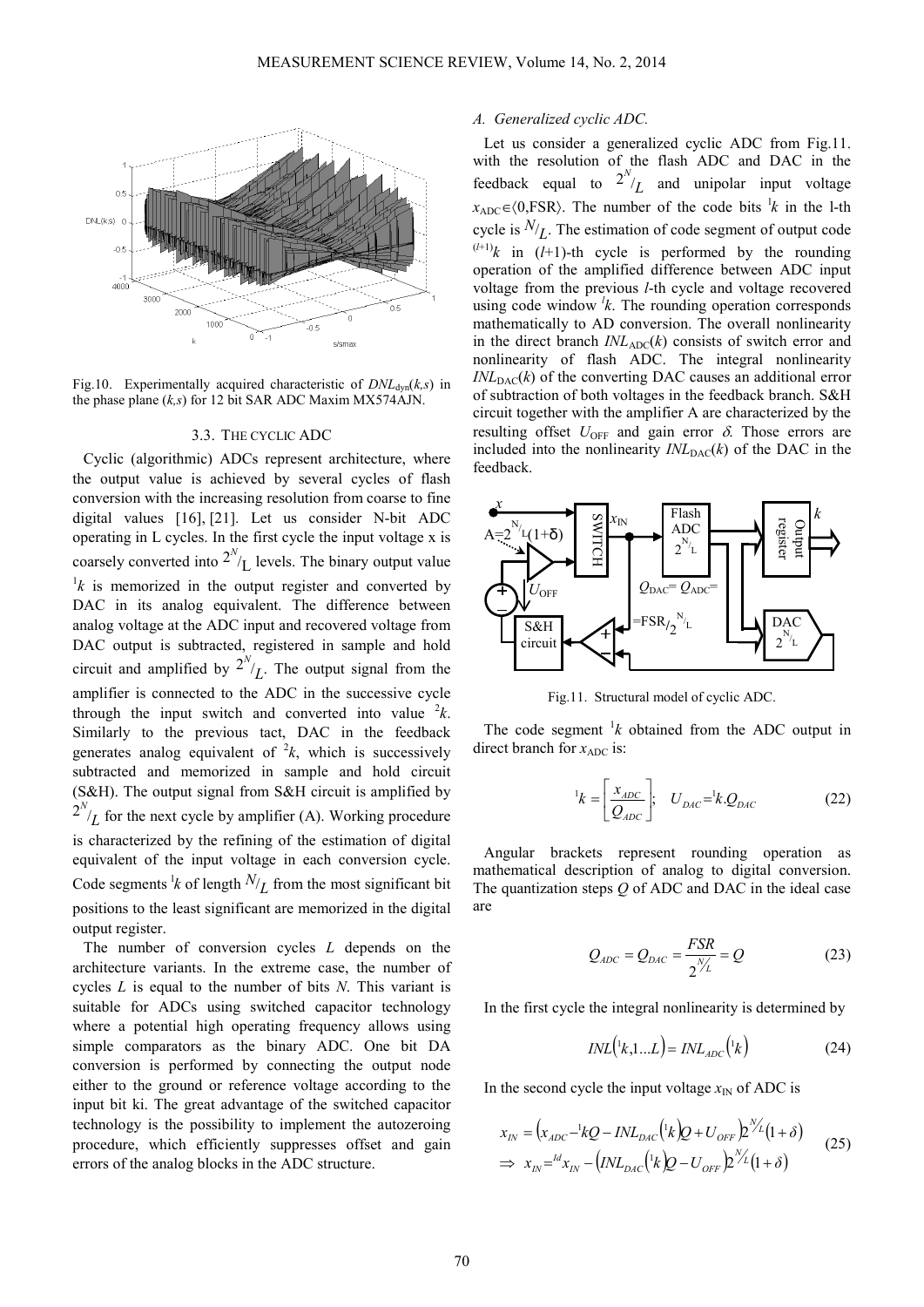here <sup>id</sup>x<sub>IN</sub> represents ideally amplified difference voltage from subtracting circuit ready for conversion in the second cycle. The difference between the real quantization levels of ADC and DAC is included in the  $INL_{\text{DAC}}(k)$ .

The code segment  $2k$  is obtained in the second conversion cycle. The error voltage e on ADC input is:

$$
e = INL_{ADC} \left(^2 k \right) Q - \left( INL_{DAC} \left(^1 k \right) Q - U_{OFF} \right)^{N/L} \left( 1 + \delta \right)
$$
\n<sup>(26)</sup>

The ADC input voltage in the third conversion cycle is

$$
x_{IN} = {}^{id}x_{IN} - \left( INL_{DAC} ({}^{2}k)Q - U_{OFF} 2^{\frac{N}{2}}(1+\delta) \right) 2^{\frac{N}{2}}(1+\delta)
$$
\n(27)

Where the input voltage  ${}^{id}x_N$  for the ideal case is:

$$
^{ld}x_{IN} = \left( \left( x^{-1}kQ \right) \frac{N}{L} - 2kQ \right) 2^{N/L} \tag{28}
$$

The total error voltage e on the ADC input in the third cycle is:

$$
e = INL_{ADC}({}^{3}k)Q' - \left( INL_{DAC}({}^{2}k)Q' - U_{OFF}2^{N_{L}}(1+\delta) \right)2^{N_{L}}(1+\delta) =
$$
  
= INL<sub>ADC</sub>(<sup>3</sup>k)Q' - INL<sub>DAC</sub>(<sup>2</sup>k)Q'2<sup>N</sup>/L(1+\delta) + U<sub>OFF</sub>(2<sup>N</sup>/L(1+\delta))<sup>2</sup> (29)

The ADC input voltage in the l-th conversion cycle is:

$$
x_{IN} = \frac{d}{d}x_{IN} - \left(\frac{INL_{DAC}(I - 1_K)}{Q'} - U_{OFF}\left(\frac{2\%}{1+\delta}\right)\right)^{I-2}\left(\frac{2\%}{1+\delta}\right) \tag{30}
$$

In addition to the ideal input voltage  ${}^{id}x_{IN}$  the second part represents input error voltage.

Integral nonlinearity of the whole cyclic ADC is:

$$
INL({}^{1}k, {}^{2}k, . {}^{l}k) =
$$
\n
$$
= \frac{INL_{ADC}({}^{l}k)Q - INL_{DAC}({}^{l-1}k)Q2^{N_{L}'}(1+\delta) + U_{OFF}(2^{N_{L}'}(1+\delta))^{l-1}}{Q'}
$$
\n(31)

The resulting quantization step is  $Q' = \frac{FSR}{2^N} = Q 2^{\frac{N(1-L)}{L}}$  $v' = \frac{FSR}{2N} = Q 2^{N(1-L)/L}$ . It allows simplifying the formula of the final modeled integral nonlinearity for low gain error of the S&H with the amplifier A.

$$
INL({}^{1}k, {}^{2}k, ... {}^{l}k) \cong 2^{N(L-1)/2} \left[ INL_{ADC}({}^{l}k) - INL_{DAC}({}^{l-1}k)2^{N/L}(1+\delta) \right] +
$$
  
+  $(1+\delta)^{V-1} \frac{U_{OFF}}{FSR} 2^{N(L+l-1)/2}$  (32)

Taking into account  $\delta(1)$  the expression (32) could be simplified

$$
INL(\lbrace k, {}^{2}k, \cdot, {}^{l}k \rbrace) \cong 2^{N(L-1)/L} \left[ INL_{ADC}(\lbrace {}^{l}k \rbrace - INL_{DAC}(\lbrace {}^{l-1}k \rbrace 2^{N/L}) \right] +
$$

$$
+ (1 + (l-1)\delta) \frac{U_{OFF}}{FSR} 2^{N(L+l-1)/L}
$$
(33)

The formula (33) shows the basic pattern of the error function *INL*(*k*) of a cyclic ADC. It is based on repetition of the segment of the *INL* with the length  $2^{N}/L$  over the FSR. Shape of this segment depends on the  $N/L$  low significant bits of the output digital value. By increasing the number of the conversion cycles the number of the repetitions of the basic error segment of the *INL*(*k*) is increasing.

### *B. Experimental verification*

 $INL(k)$  of the cyclic ADC was measured in [16]. Experimental results show conformity with the structural model covering the dominant error sources. The tested 12 bit cyclic ADC was AD 9430 operating up to a 210 MSPS and optimized for extreme dynamic performance in broadband systems (Fig.12.). The final conversion result is achieved after four cycles using 3-bit flash ADC. Measured *INL* $(k)$  shows repetition of 16=24 similar segments with the length of 8=23 codes. Each segment is bordered by the local peaks in the *INL*(*k*) function. The deviations of the smoothed *INL* shape at both ends of FSR are caused by the error sources not involved in the error model (33). Table 3. shows prevalent characteristics of structural error models.



Fig.12. *INL*(*k*) of 12-bit cyclic ADC (AD9430).

Table 3. Prevalent functional characteristic of the structural error models for basic ADC architectures.

| Architecture                      | <b>Prevalent functional</b> |
|-----------------------------------|-----------------------------|
|                                   | characteristic              |
| <b>Full-Flash ADCs</b>            | Random function             |
| (one step conversion cycle)       |                             |
| Integrating ADCs,                 | Polynomial function         |
| (one, dual slope),                |                             |
| $\Sigma\Delta$ ADCs, Voltage to   |                             |
| <b>Frequency Converters</b>       |                             |
| N-bit Successive                  | Rademacher function with    |
| approximation ADCs                | N code frequencies          |
| Pipeline ADCs,<br>Cyclic          | Periodical function with L  |
| Flash ADCs, with <i>L</i> -cycles | code frequencies.           |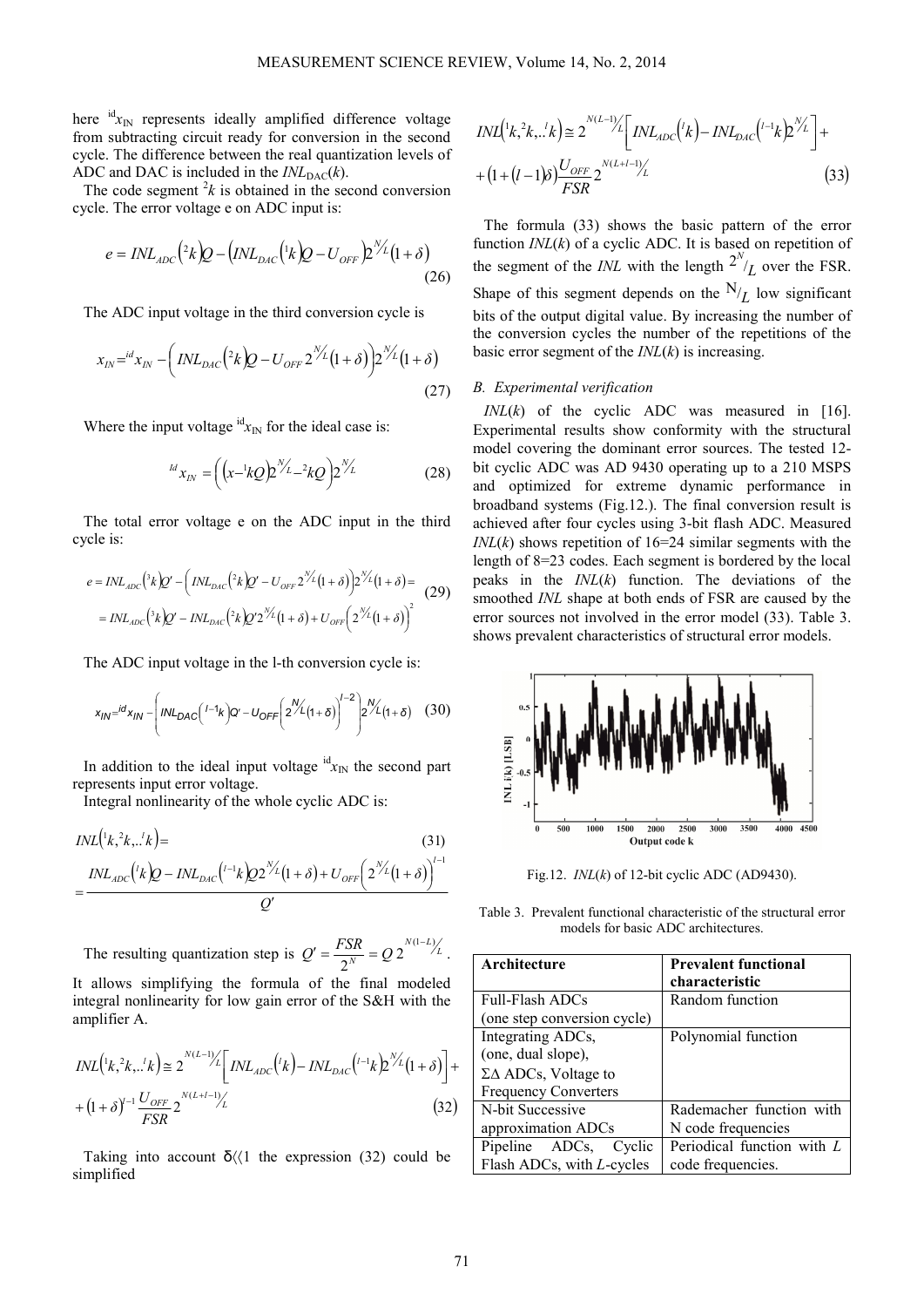#### 4. BEHAVIORAL ERROR MODELS

Parallel (Flash) ADC is an example of the principle where each code level is determined by different component. The error sources in the ADC structure are not apparent with the regular causalities in the error functions. In other cases, when the information about internal architecture of the utilized ADC is missing, a more suitable way of the error modeling is utilization of the behavioral error model [14], [23], [30]. Moreover, the regularly demonstrated error sources are suppressed by the permanent progress in microelectronics. The errors caused by EMC interferences and improper operational conditions become prevalent and are demonstrated without any regular relation. The universal method for the error modeling in this case is the generic ADC error model represented by the black boxes. Input of these boxes are code levels k and output are the values of *INL(k*) or *DNL*(*k*) described by the mathematical formulae that match better with measured results, or by the memorized values.

#### 4.1. LOOK UP TABLE ERROR MODELS

The simplest way how to model functional errors of an ADC is the look up table with the memorized integral nonlinearities of ADC. In general, the input of the tables are codes *k* or/and slope *s* of digital signal. In the case of ADC error models the look up table block is in the feedback. This model represents the simplest generic behavioral error model [21]. The main disadvantage of this model is low reduction of information about the error function *INL(k*) or *DNL*(*k*). The absence of information on regular dependencies in the error model does not allow utilizing the modeling advantages described in the introduction. It is just another form of presentation of the testing results. Examples of such models are shown in Fig.15.

#### 4.2. UNIFIED ERROR MODEL

Previously analyzed error models showed the relation between the ADC structures and their mathematical description. Two basic types of the ADC nonlinearities were obtained for the studied structural error models. The integral nonlinearity caused by ADCs with intermediate transformation of the input signal  $x$  in the selected analog parameter in APS and quantization in QS (Fig.2.) could be modeled by a polynomial function (7) of the code bin *k* with the order *P*. On the other hand, the error function *INL*(*k*) with discontinuities is typical for the ADCs using the feedback compensation of the input signal *x* by the DAC controlled by the various algorithms. The nonlinearity of some ADC representatives is described by the formula (16) for SAR ADC and formula (33) for cyclic ADC, respectively. The progress in the ADC technology is aimed at suppression of error sources causing the discontinuities in the *INL*(*k*) function. The influence of the analog preprocessing blocks becomes dominant because of the limited possibility to reduce parasitic influence of temperature and operational conditions on the analog circuits.

Because of this fact, the optimal way how to describe both parts of any ADC model is the unified error model expressed as one dimensional image in the code k domain consisting of two components [18], [49].

- The low code frequency component (LCF), which is represented by the polynomial approximation  $LCF$ *INL<sub>m</sub>*(*k*) of *P*-th order. The approximation of the polynomial function is obtained from the measured *INL*(*k*) values in the *L* nodal points  $k \in \leq k_1, k_2, \ldots, k_l$ >. The most suitable approximation uses the Least Squared approximation.
- b. The high code frequency component  $(HCF)^{HCF} INL_m(k)$ caused by significant deviations from the mean value of the differential nonlinearities  $DNL_m(k)$ . The code bins with significantly different nonlinearities have both the regular occurrence of the modeled values of  $DNL_m(k)$ , and a random appearance. The periodical occurrence of various types of DNL according to the Rademacher function in SAR ADC (16) or periodical repetition of two nonlinear functions (33) for cyclic ADC is the most frequent situation. The progress in the ADC technology suppressed the main regularity in the *DNL*(*k*) behavior. The HCF component is able to cover nonlinearities out of the regular occurrence. Characteristic values of  $DNL<sub>m</sub>(i)$  for the periodic model are estimated using a narrow band histogram for the binary codes  $k_i$  where at the bit position i is changing from "0" to "1", for increment of *k*.

The modeled shape of the integral nonlinearity using both components is as follows:

$$
INL_{m}(k) = {}^{LCF}INL_{m}(k) + {}^{HCF}INL_{m}(k) = {}^{LCF}INL_{m}(k) + \sum_{i=0}^{k} {}^{HCF}DNL_{m}(k)
$$
(34)

While the component  ${}^{LCF}INL_m(k)$  represents the averaged nonlinearity of the ADC, the superimposed  $HCFINL_m(k)$ component describes major discontinuities in the INL shape. The easiest description of the HCF component rises from the measured significant values of the modeled values  $DNL_m(k)$ . The experimental results (Fig.13. and Fig.14.) show both components of the unified error models with the nodal points for estimation of the LCF component [29]. High code frequency components were calculated using (34) where modeled values  $DNL_m(k)$  were achieved from the narrow band histogram test in significant code bins (Table 1.). The LCF component was approximated by the polynomial function using measured values *INL*(*k*) in few nodal points.



Fig.13. INL of ADuC 812,  ${}^{HCF}INL_m(k)$  from 7 points histogram, 5 node points for approximation of  ${}^{LCF}INL_m(k)$  by the polynomial of second order.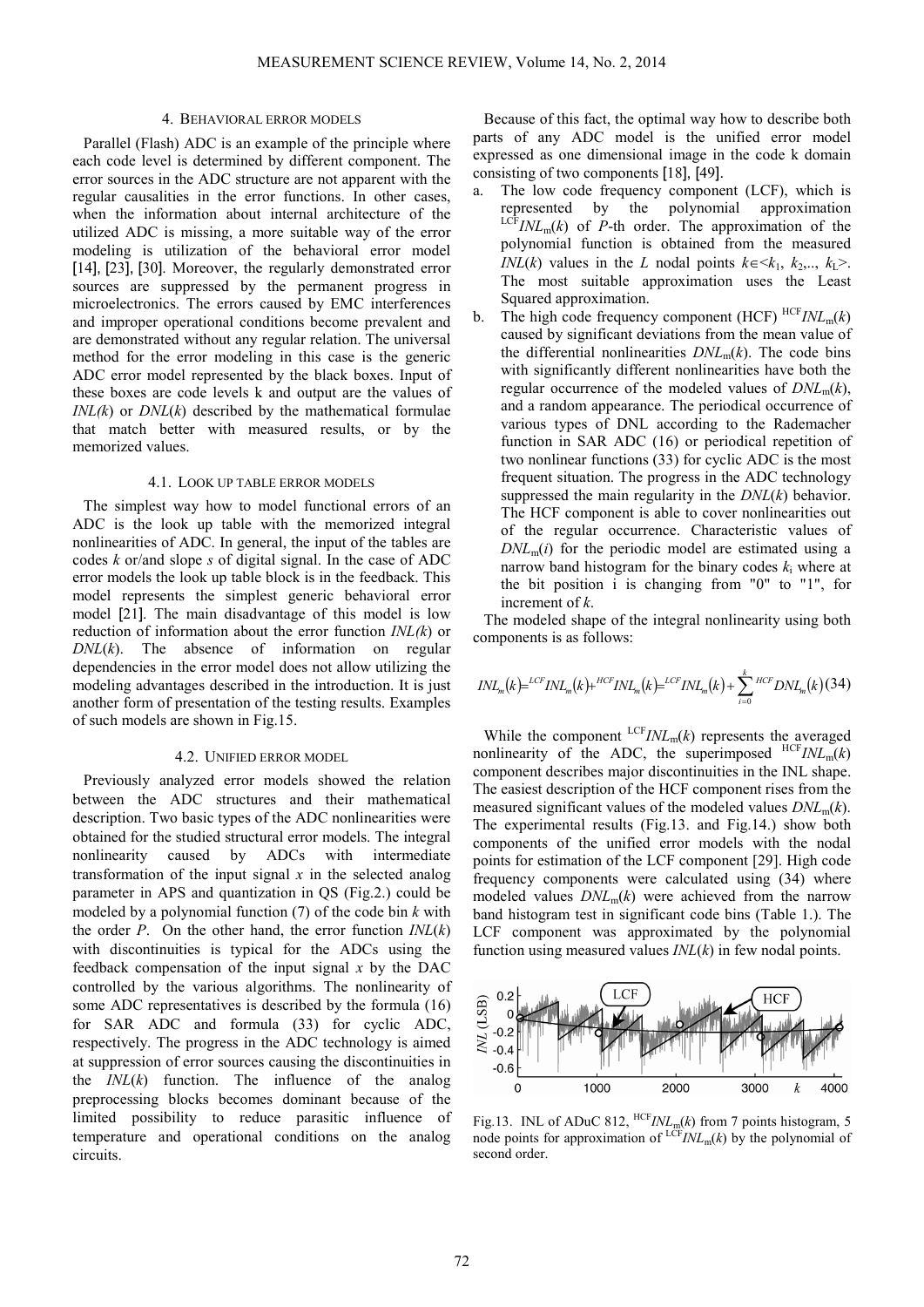

Fig.14. Modeled INLm(k) of LAB-PC-1200 where  $HCFINL_m(k)$  is determined by narrow band histogram in 7 points, and  $LCF<sub>INL<sub>m</sub></sub>(k)$ approximated by third order polynomial from 9 nodes.

The measuring chain consists usually of a sensor of measured physical quantity and Data Acquisition Board. Here the input quantity is represented by the measured analog physical quantity and the output values are digital time samples. The transfer function has similar step-like form as any ADC. Dominant error effects are involved by the analog processing part - mainly sensors. Because of this reason the LCF component  ${}^{LCF}INL_m(k)$  in the unified error model is dominant. The ADC data sheet comparison shows continual improvement of metrological parameters caused by the progress in electronic technology. Improper ADC implementation and unstable working conditions become dominant error contributors with the continuous LCF characteristic.

The authors in [17], [49] showed that the unified error model can be generalized even with its dynamic component (Fig.15.). The signal slope  $s(iT_0)$  is calculated from the data flow. For the actual value of code  $k(iT_0)$  and slope  $s(iT_0)$ , low and high code frequencies are taken from the look up table. According to the *INL*(*k,s*) definition [1], [2] both nonlinearity components are subtracted from the analog input of an ideal ADC. The implementation of the unified dynamic model considers limited signal variation (*x*(*t*)-*x*(*t*- $T_S$ ) << *Q*.



Fig.15. Unified ADC dynamic model.

## 4.3. BEHAVIORAL ERROR MODELS DESCRIBED BY ANALYTICAL FORMS

The possibility to implement Chebyshev's series for ADC modeling was studied in [7], [8]. The proposed model has a concise mathematical form with the sum of Chebyshev's functions covering all details in the ADC characteristics. Let us consider the results of FFT testing by the harmonic stimulus signal  $x(iT<sub>S</sub>) = V \cos(iT<sub>S</sub>\omega) + C$ . If a purely static model of the systematic error is assumed, the output signal is determined by

$$
k(iT_s) \cong \left[ \frac{V \cos(iT_s \omega) + C}{Q} + INL \left( \frac{V \cos(iT_s \omega) + C}{Q} \right) \right] + e(iT_s) \tag{35}
$$

The output may be represented as a series of in-phase cosine harmonics caused by the nonlinearity of the transfer characteristics. The error component  $e(iT<sub>s</sub>)$  is transformed in a spectral domain  $E(n\omega)$  and it takes into account all the random errors. The error component  $E(n\omega)$  as the spectral noise floor could be suppressed by the FFT calculation using the averaged output record for the same harmonic stimulus signal. The output signal impacted by the systematic contribution of ADC nonlinearities is

$$
k(iTS) \cong \frac{a_0}{2} + \sum_{n=1}^{\infty} a_n C_n \left( \frac{x(iT_S) - C}{V} \right),
$$
 (36)

where  $C_n(\zeta)$  represents the first kind Chebyshev polynomials of the order n.

$$
C_n(\zeta) = \cos(n \arccos(\zeta)) \tag{37}
$$

Obviously, if one wants the model given by (36) to be appropriate to describe the behavior of a real ADC, the test must be performed at a sufficiently low frequency *ω*. The signal at the ADC output with a high resolution includes the effect of integral nonlinearity. The final value of the *INL*(*k*) is obtained by the subtraction of the distorted output signal from the ideal one.

$$
INL(k) = \sum_{n=1}^{\infty} a_n C_n(k) - \frac{V}{Q} C_1(k),
$$
\n(38)

The authors of the article [8] proposed the implementation of spectral analysis even for the estimation of the hysteresis error as dynamic superimposed signal *h*(*k*) to the distorted one.



Fig.16. Comparison between the measured *INL*(*k*) (thin line) and the modeled  $INL_m(k)$  obtained by a 100-harmonic a) and by 30harmonic b) Chebyshev test (thick line). The harmonics were obtained from harmonic tests of 8-bit Flash ADC using incoherently sampled sine wave.

Another model proposed in [6] considers the approximation of *INL*(*k*) by the series of harmonic functions associated with code k. The fundamental code frequency of ADC nonlinearity is  $\Omega = 2\pi / 2^N$ . The details in *INL*(*k*) shape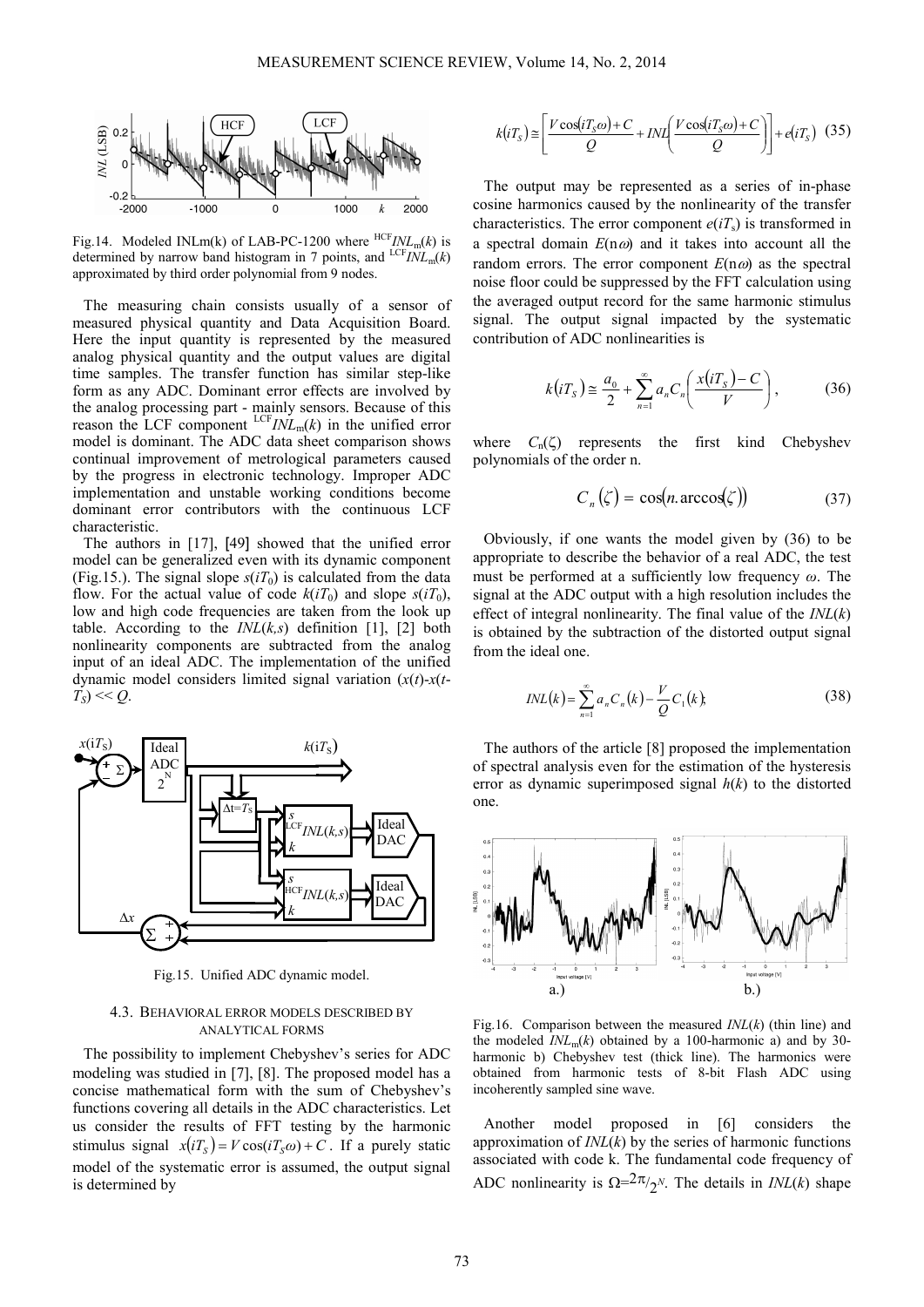$1<sup>5</sup>$ 

are described by the multiples  $m\Omega = m^2 \pi / 2^N$  of the fundamental code frequency. The integral nonlinearity *INL*(*k*) is determined by the Fourier series in the code domain

$$
INL(k) \approx \frac{a_0}{2} + \sum_{m=1}^{M_{\text{max}}} (a_m \cos(m\Omega k) + b_m \sin(m\Omega k)); \quad (39)
$$

The number of code harmonics in the model is restricted to *M*max.

The stimulus signal is represented by the ideal harmonic function  $x(iT<sub>S</sub>)$  with the frequency  $f_0$  sampled by the frequency *f*<sup>s</sup> .

$$
x(iTS) = \frac{V_0}{FSR} \cos \Theta_i + e(iTS); \quad \Theta_i = 2\pi \frac{f_0}{f_S} i \tag{40}
$$

Let us consider the ratio  $\frac{f_0}{f_s} = J/M$ *f*  $\int_{S}^{S} = J/M$  where *J* and *M* are relatively prime numbers. Under these circumstances the calculated frequency spectrum will be without leakage error. For  $M > J2^{2N}$  quantization error is lower than code bin width  $Q$  and all codes  $k(iT<sub>S</sub>)$  occur in the recorded ADC output signal. The quantization noise  $e(iT<sub>S</sub>)$  is negligible. All harmonic components in the output spectra for harmonic stimulus will be a product of nonlinear distortion caused by *INL*(*k*). Under this consideration the output signal  $k(iT<sub>S</sub>)$  is expressed by the series of harmonics in the time domain

$$
k(iTS) = \frac{x(iTS)}{Q} + \sum_{l=0}^{L_{\text{max}}} S_l \cos(l\Theta_i) S_l = \begin{cases} S_{2l} = 2(-1)^l \sum_{m=1}^{M_{\text{max}}} a_m J_{2l}(m\alpha) \\ S_{2l+1} = 2(-1)^l \sum_{m=1}^{M_{\text{max}}} b_m J_{2l+1}(m\alpha) \end{cases}
$$
(41)

where  $S_1$  represents the amplitude of the *l*-th harmonic, and the constant. Function  $J_n(\alpha)$  in the expression for  $S_1$  is the Bessel function of the first kind with order *n*.

Let us consider the number of the FFT harmonics in the spectral domain to be  $L_{\text{max}}$  for the signal  $k(iT<sub>S</sub>)$ . The maximal number of the harmonics describing  $INL(k)$  in the code frequency domain is  $M_{\text{max}}$  Due to dimension matching the optimal relation between values  $L_{\text{max}}$  and  $M_{\text{max}}$  is  $L_{\text{max}} = 2M_{\text{max}}$ . As a consequence, the relation between the amplitudes SI of the 1-th harmonic of the testing signal  $k(iT<sub>S</sub>)$ and Fourier expansion of the *INL*(*k*) in the code domain  $(a_0, a_{Mmax}, b_0, b_{Mmax})$  is estimated by means of the matrix product.

$$
\begin{bmatrix}\nS_{0} \\
\vdots \\
S_{L_{\max}}\n\end{bmatrix} = T_{L_{\max}} \begin{bmatrix}\n1 & i=0 & 0 & 0 \\
\vdots & \vdots & \vdots & \vdots & \vdots \\
0 & 0 & 0 & 0 & 0 \\
\vdots & \vdots & \vdots & \vdots & \vdots & \vdots \\
0 & 0 & 0 & 0 & 0 & 0 \\
\vdots & \vdots & \vdots & \vdots & \vdots & \vdots \\
0 & 0 & 0 & 0 & 0 & 0\n\end{bmatrix}\n\begin{bmatrix}\n1/2 & i=0 & 0 & 0 & 0 & 0 \\
0 & 0 & 0 & 0 & 0 & 0 \\
\vdots & \vdots & \vdots & \vdots & \vdots & \vdots \\
0 & 0 & 0 & 0 & 0 & 0 \\
\vdots & \vdots & \vdots & \vdots & \vdots & \vdots \\
0 & 0 & 0 & 0 & 0 & 0\n\end{bmatrix}\n\begin{bmatrix}\n1/2 & i=0 & 0 & 0 & 0 & 0 \\
0 & 0 & 0 & 0 & 0 & 0 \\
\vdots & \vdots & \vdots & \vdots & \vdots & \vdots \\
0 & 0 & 0 & 0 & 0 & 0 \\
\vdots & \vdots & \vdots & \vdots & \vdots & \vdots \\
0 & 0 & 0 & 0 & 0 & 0 \\
\vdots & \vdots & \vdots & \vdots & \vdots & \vdots \\
0 & 0 & 0 & 0 & 0 & 0\n\end{bmatrix}
$$
\nwhere  $d^2 A_m = J_{2l_m}(k\alpha)$ ,  $d^2 A^+ B_m = J_{2l_m+1}(k\alpha)$ ,  $d^2 A^+ B_m = 0$ ,  $(42)$ 

*A*

*A*

The harmonic components  ${S_0, S_1, \ldots, S_{Lmax}}$  are calculated from the registered ADC output flow  $k(iT<sub>S</sub>)$  for sine wave stimulus by FFT without leakage. The modeled *INL*(*k*) can be estimated by the inverse matrix relation





Fig.17. Measured and modeled *INL*(*k*) of 12-bit ADC TDA 8769 using transformation of the FFT spectrum [7]. The maximal number of code frequency components is  $M_{\text{max}}=100$  calculated from *L*max=200 spectral components.

Integral nonlinearity calculated by this method is implemented in the look up table block (Fig.15.) where just one type of I*NL*(*k*) is memorized. Model description by a mathematically concise formula is the main advantage of the last two models. The disadvantage is a high number of harmonics, which have to be taken into account. On the contrary, the unified model with few parameters has the highest redundancy for *INL*(*k*) description. It requires a few polynomial coefficients for  $LCF$ *INL*(*k*) and a few significant  $DNL(k)$  values for the description of  $HCF$ *INL*(*k*).

#### 5. CONCLUSIONS

The performed study shows that the ADC hardware structure determines continuous or periodic shape of the nonlinearity function. Continuous *INL*(*k*) shape is typical for ADCs, where input signal is converted to frequency or time using various circuits. Periodical nonlinearity related to particular code bins of the output binary code is typical for SAR ADC; while periodical repetition of the similar nonlinearity segment over the FSR is typical for cyclic ADC. Another type of the periodic regularity of error function represents cyclic ADCs.

The limits of the structural models are given by the various reasons. The first limitation occurs when the modeled internal structure of the ADC does not have key circuit block with dominant error. Parallel ADCs are an example where each code level is determined by a different component. The second limitation is caused by the progress in technology where the dominant error sources are getting better suppressed. It restricts influence of the dominant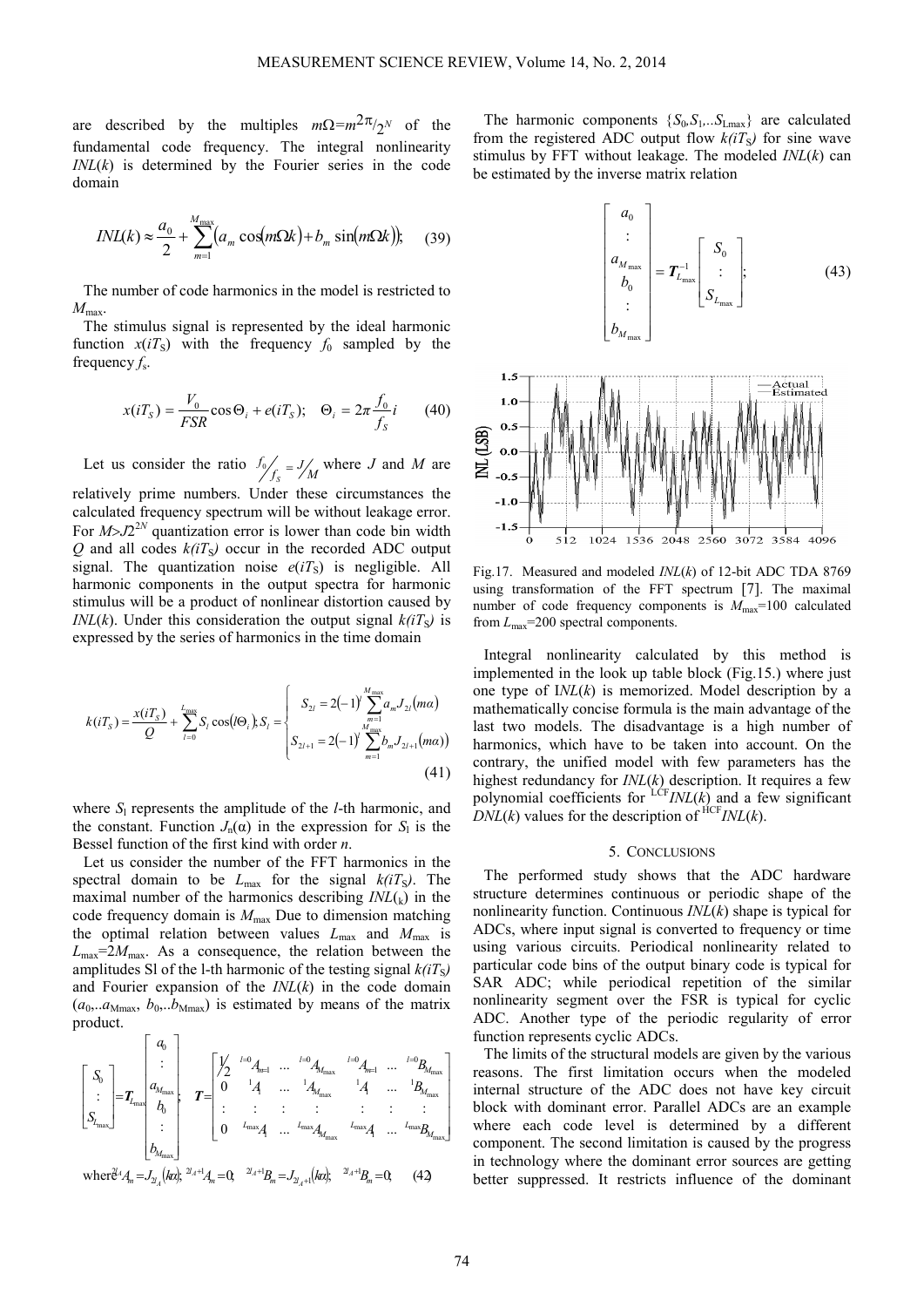structural blocks on the final error function. Prevailing error sources are becoming errors caused by the charge injection, galvanic coupling, etc. Their final error function depends on the ADC chip and printed board layout. Moreover, glitches of various sources have weak regularity.

The behavioral error model allows to describe main ADC and DAC imperfections by the generic structure with the values of systematic errors like *INL*(*k*) and *DNL*(*k*). ADC nonlinearities are initial information for the estimation of other systematic error parameters like THD, offset and gain errors. The description of the converter error functions by their error models neglects redundant information and the error models highlight the peculiar error sources in the structural models or on the main nonlinearity pattern characteristics by behavioral error models. Various techniques for the patter recognitions could be utilized for the simplification of error models. Error pattern parameters are constants memorized in the black boxes. The unified error models describe nonlinearity functions as a onedimensional image which consists of the sum of a smoothed sub-image described by the low code frequencies and a wave component described by the high code frequency. While the first one describes errors of the continuous signal processing in the conversion procedure, the second one describes periodical manifestation of the weighting component mismatch. The structural model of the converter facilitates the choice of the optimal function for description of both components. À-posteriori transformation of testing results with the suitable mathematical method allows recovering the redundant error parameters together with mathematical formula, which corresponds to the used behavioral error model.

#### ACKNOWLEDGMENTS

The work is a part of the project supported by the Science Grant Agency of the Slovak Republic (No. 1/0281/14) and Educational Grant Agency of Slovak republic (No. 029TUKE-4/2012).

## **REFERENCES**

- [1] IEEE Std. (2008). *IEEE Standard for digitizing waveform recorders*. 1057-2007. New York: IEEE.
- [2] IEEE Std. (2011). *IEEE Standard for terminology and test methods for analog-to-digital converters*. 1241- 2010. New York: IEEE.
- [3] Arpaia, P., Daponte, P., Michaeli, L. (1999). The influence of the architecture on ADC modelling. *IEEE Transactions on Instrumentation and Measurement*, 48 (5), 956-967.
- [4] Alegria, F., Arpaia, P., Daponte, P., Serra, A.C. (2002). An ADC histogram test based on smallamplitude waves. *Measurement*, 31 (4), 219-279.
- [5] Vargha, B., Shoukens, J., Rolain, Y. (2001). Nonlinear model based calibration of A/D converters. In *6th Euro Workshop on ADC Modelling and Testing*, 13-14 Sept. 2001, Lisbon, Portugal, 79-83.
- [6] Janik, J.M. (2003). Estimation of A/D converter nonlinearities from complex spectrum. In *8th International Workshop on ADC Modelling and Testing*, 8-10 Sept. 2003, Perugia, Italy, 205-208.
- [7] Adamo, F., Attavissimo, F., Giasquinto, N. (2000). Measurement of ADC integral nonlinearity via DFT. In *5th International Workshop on ADC Modelling and Testing*, 26-28 Sept. 2000, Vienna, Austria, 3-8.
- [8] Adamo, F., Attivissimo, F., Giaquinto, N., Kale, I. (2007). Frequency domain analysis for dynamic nonlinearity measurement in A/D converters. *IEEE Transactions on Instrumentation and Measurement*, 56 (3), 760-768.
- [9] Attivissimo, F., Giaquinto, N., Kale, I. (2004). INL reconstruction of A/D converters via parametric<br>spectral estimation. IEEE Transactions on spectral estimation. *IEEE Transactions on Instrumentation and Measurement*, 53 (4), 940-946.
- [10] Arpaia, P., Daponte, P., Rapuano, S. (2004). A state of the art on ADC modelling. *Computer Standards & Interfaces*, 26 (1), 31-42.
- [11] Chen, T., Gielen, G. (2003). Analysis of the dynamic SFDR property of high-accuracy current-steering D/A converters. In *International Symposium on Circuits and Systems,* 25-28 May 2003, Bangkok, Thailand. IEEE, Vol. 1, 973-976.
- [12] Vargha, B., Schoukens, J., Rolain, Y. (2002). Using reduced-order models in D/A converter testing. In *19th Instrumentation and Measurement Technology Conference*, Anchorage, USA. IEEE, Vol. 1, 701-706.
- [13] Hassan, I.H.S., Arabi, K., Kaminska, B. (1998). Testing digital to analog converters based on oscillation-test strategy using sigma-delta modulation. In *International Conference on Computer Design - VLSI in Computers and Processors*, 5-7 Oct. 1998, Austin, Texas. IEEE, 40-46.
- [14] Arpaia, P., Cennamo, F., Daponte, P., D´Apuzzo, M. (1996). A behavioural model for scan converter based transient digitizers. *Measurement*, 17 (2), 103-114.
- [15] Björsell, N., Händel, P. (2006). Dynamic behavior models of analog to digital converters aimed for postcorrection in wideband applications. In *IMEKO World Congress : 11th Workshop on ADC Modelling and Testing*, 17-22 Sept. 2006, Rio de Janeiro, Brazil.
- [16] Medawar, S., Händel, P., Bjorsell, N., Jansson, M. (2010). Input dependent integral nonlinearity modeling for pipelined analog-digital converters. *IEEE Transactions on Instrumentation and Measurement*, 59 (10), 2609-2620.
- [17] Medawar, S., Händel, P., Björsell, N., Jansson, M. (2008). ADC characterization by dynamic integral non-linearity. In *13th Workshop on ADC Modeling and Testing*, 22-24 Sept. 2008, Florence, Italy, 1-6.
- [18] Michaeli, L., Michalko, P., Saliga, J. (2008). Unified ADC nonlinearity error model for SAR ADC. *Measurement*, 41 (2), 198-204.
- [19] Arpaia, P., Daponte, P., Michaeli, L. (1999). A dynamic error model for integrating analog-to-digital converters. *Measurement*, 25, 255-264.
- [20] Medawar, S., Handel, P., Björsell, N., Jansson, M. (2011). Postcorrection of pipelined analog digital converters based on input-dependent integral nonlinearity modeling. *IEEE Transactions on Instrumentation and Measurement*, 60 (10), 3342- 3350.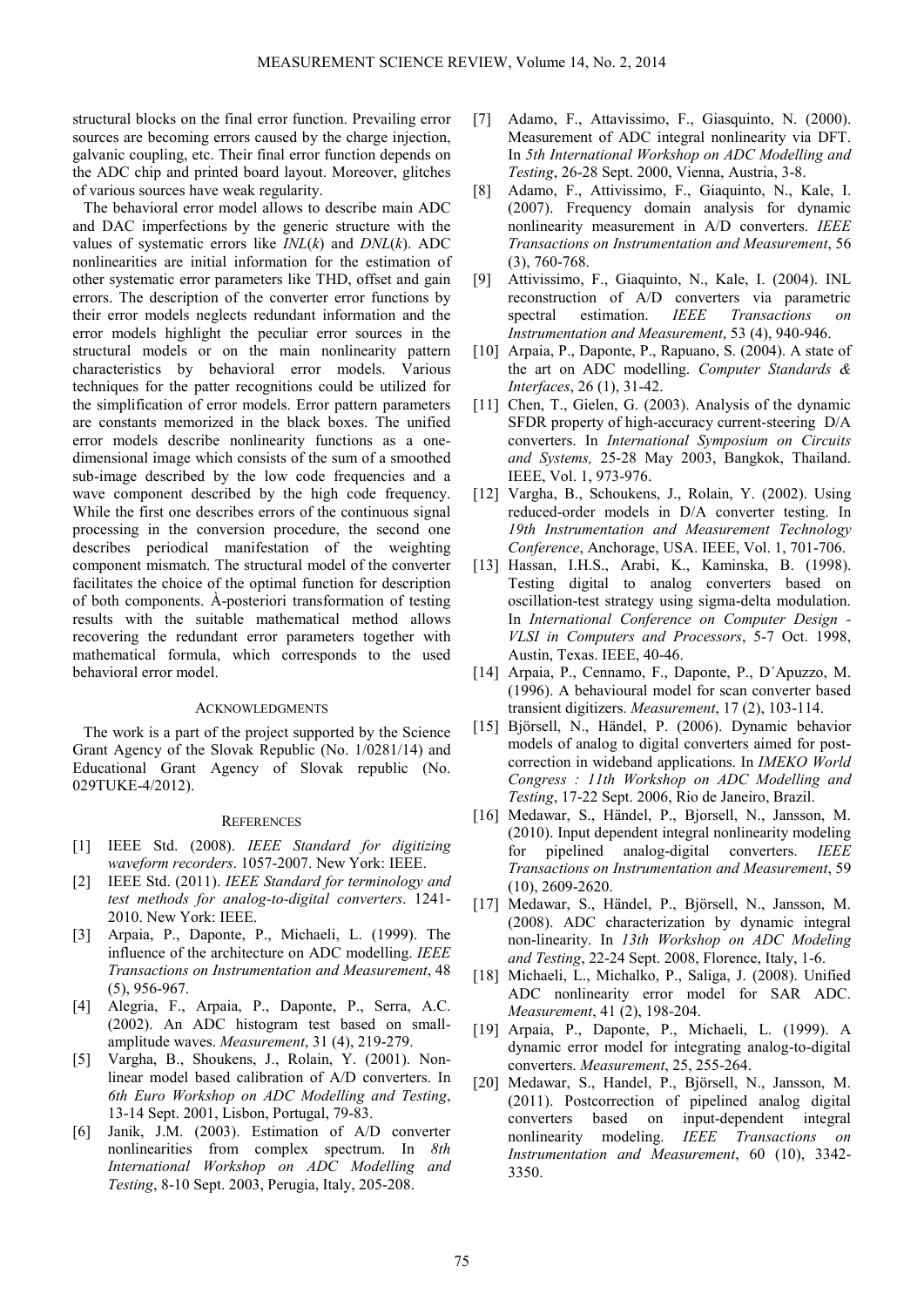- [21] Lundin, H., Händel, P. (2014). Look-up tables, dithering and volterra series for ADC improvements. In *Design, Modeling and Testing of Data Converters*. Springer, 249-275.
- [22] Nikaeen, P. (2008). *Digital compensation of dynamic acquisition errors at the front-end of ADCs*. Dissertation, Stanford University, Stanford, CA, USA.
- [23] Brigati, S., Liberali, V., Maloberti, F. (1994). Precision behavioural modelling of circuit components for data converters. In *Second International Conference on Advanced A-D and D-A Conversion Techniques and their Applications*, 6-8 July 1994. IEEE, 110-115.
- [24] Balestrieri, E., Daponte, P., Rapuano, S. (2004). A state of the art on ADC error compensation methods. In *21st Instrumentation and Measurement Technology Conference*, 18-20 May 2004. IEEE, Vol. 1, 711-716.
- [25] Ruan, G. (1991). A behavioral model of A/D converters using a mixed-mode simulator. In *IEEE Transactions on Solid-State Circuits*, 26 (3), 283-290.
- [26] Vargha, B., Zoltan, I. (2001). Calibration algorithm for current – output R-2R ladders. IEEE *Transactions on Instrumentation and Measurement*, 50 (5), 1216-1220.
- [27] Arpaia, P., Daponte, P., Michaeli, L. (1998). Analytical a priori approach to phase-plane modeling of SAR A/D converters. *IEEE Transactions on Instrumentation and Measurement*, 47 (4), 849-857.
- [28] Mirri, D., Iuculano, G., Filicori, F., Pasini, G., Vannini, G. (1995). Modeling of non ideal dynamic characteristics in S/H-ADC devices. In *Instrumentation and Measurement Technology Conference*, 24-26 April 1995. IEEE, 27.
- [29] Michaeli, L., Šaliga, J., Michalko, P. (2007). Triangular testing signal for identification of unified error model parameters. *Measurement*, 40 (5), 491- 499.
- [30] Hejn, K. (1998). A behavioral model of fast AD converter. In *IMEKO TC-4 : 1st International Workshop on ADC Modelling*. Smolenice, Slovakia, 28-38.
- [31] Maloberti, F. (2007). *Data Converters*. Springer.
- [32] Seckin, U., Ken Yang, C. (2008). A comprehensive delay model for CMOS CML circuits. *IEEE Transactions on Circuits Systems I: Regular Papers*, 55 (9), 2608-2318.
- [33] Jerng, A., Sodini, C.G. (2007). A wideband ∆Σ digital-RF modulator for high data rate transmitters. *IEEE Journal of Solid-State Circuits*, 42 (8), 1710-1722.
- [34] Agrež, D. (2011). Quantization noise of the nonuniform exponential tracking A/D conversion. In *16th IMEKO TC4 : 2011 International Workshop on ADC Modelling, Testing and Data Converter Analysis and Design and IEEE 2011 ADC Forum*, Orvieto, Italy.
- [35] Van de Plassche, R. (2010). *CMOS Integrated Analogto-Digital and Digital-to-Analog Converters*. Springer.
- [36] Haenzsche, S., Henker, S., Schuffny, R. (2010). Modelling of capacitor mismatch and non-linearity effects in charge redistribution ADCs. In *Mixed Design of Integrated Circuits and Systems : 17th International Conference*, 24-26 June 2010. IEEE, 300-305.
- [37] Mashhadi, S.B., Pishbin, S.I. (2011). Efficient modeling and analysis of switch-induced error voltage in high resolution SAR ADCs. In *18th IEEE International Conference on Electronics, Circuits and Systems*, 11-14 Dec. 2011. IEEE, 208- 211.
- [38] Kochan, R., Klym, H. (2010). Simulation model of delta-sigma modulator. In *International Conference on Modern Problems of Radio Engineering, Telecommunications and Computer Science*, 23-27 Febr. 2010. IEEE, 44.
- [39] Zhang, S., Ding, L., Xu, J., Zhang, F., Wang, S., Chang, Y. (2010). Digital background calibration of MDAC stage gain error and DAC error in pipelined ADC. In *10th IEEE International Conference on Solid-State and Integrated Circuit Technology*, 1-4 Nov. 2010. IEEE, 251-253.
- [40] Fan Bing, Wang Donghui, Zhang Tiejun, Hou Chaohuan. (2007). Modeling and simulation of an open-loop architecture ADC. In *7th International Conference on ASIC*, 22-25 Oct. 2007. IEEE, 1193- 1196.
- [41] Centurelli, F., Monsurrò, P., Trifiletti, A. (2010). Behavioral modeling for calibration of pipeline analog-to-digital converters. *IEEE Transactions on Circuits and Systems I: Regular Papers*, 57 (6), 1255- 1264.
- [42] Wegener, C., Kennedy, M.P. (2002). Implementation of model-based testing for medium- to high-resolution Nyquist-rate ADCs. In *International Test Conference*, 10 Oct. 2002. IEEE, 851-860.
- [43] Centurelli, F., Monsurro, P., Trifiletti, A. (2007). A distortion model for pipeline Analog-to-Digital converters. In *IEEE International Symposium on Circuits and Systems*, 27-30 May 2007. IEEE, 3387- 3390.
- [44] Arpaia, P., Inglese, V., Spiezia, G., Tiso, S. (2009). Surface-response-based modeling of digitizers: A case study on a fast digital integrator at CERN. *IEEE Transactions on Instrumentation and Measurement*, 58 (6), 1919-1928.
- [45] Duan, J., Jin, L., Chen, D. (2010). INL based dynamic performance estimation for ADC BIST. In *IEEE International Symposium on Circuits and Systems*, 30 May - 2 June 2010. IEEE, 3028-3031.
- [46] Kumar, R., Taggart, D., Chen, C., Goo, G., Krikorian, Y. (2004). Modeling, simulation, and analysis of analog-to-digital converters for wireless communication broadband satellite systems. In *IEEE 60th Vehicular Technology Conference*, 26-29 Sept. 2004. IEEE, Vol. 6, 4221-4227.